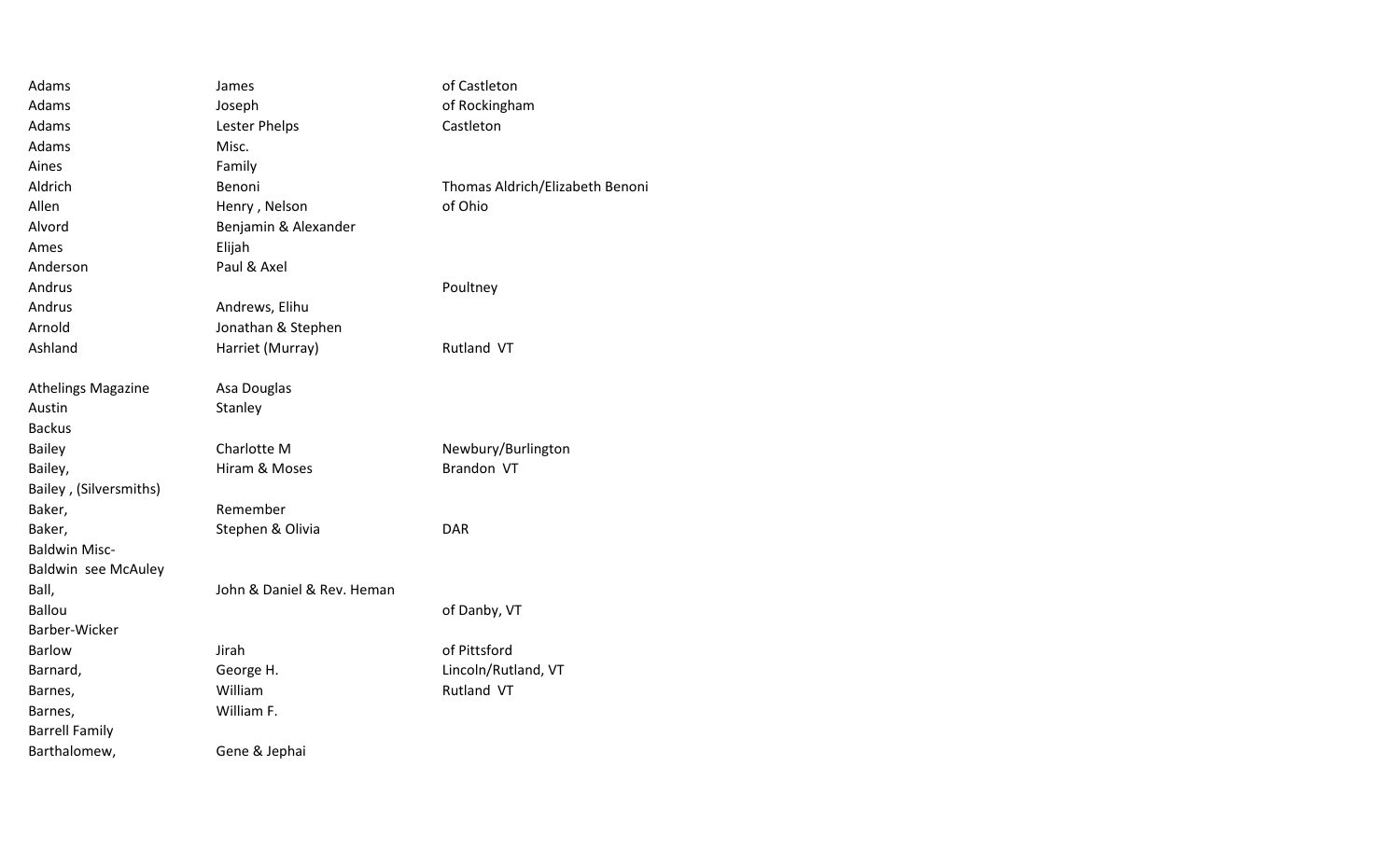| Bartlett,                              | Luther                       | Danby, VT                       |
|----------------------------------------|------------------------------|---------------------------------|
| <b>Batcheller</b>                      | <b>Bunney</b>                |                                 |
| <b>Baxter</b>                          | <b>John Nevers</b>           | of Rutland                      |
| Beach                                  | Gershom                      | Chittenden/Pittsford            |
| Beach                                  | Jeremiah                     | Castleton, VT                   |
| <b>Beals</b>                           | Henry, R.D., Barden & Family |                                 |
| <b>Beaman Family</b>                   |                              |                                 |
| Beebe                                  | James & Simeon (Simon)       |                                 |
| <b>Bell Family</b>                     |                              | See M. C. Sperry                |
| <b>Benedict &amp; Gregory Families</b> |                              |                                 |
| Bertagna Family                        |                              |                                 |
| <b>Best Family</b>                     |                              | West Haven                      |
| Betts Jesse & Johanna Kilburn          |                              |                                 |
| <b>Bigelow Sally</b>                   |                              |                                 |
| Billings Ezekiel & Carlos, Levi        |                              | <b>Hartland &amp; Woodstock</b> |
| <b>Bingham Lillian</b>                 |                              | Shoreham                        |
| Bingham Solomon & David                |                              | <b>West Rutland</b>             |
| <b>Bisbee (Bailey)</b>                 |                              |                                 |
| <b>Bishop Agabus</b>                   |                              | Wallingford                     |
| Bishop, Smith & Sarah Ann May          |                              |                                 |
| Blanchard Rutland Co.                  |                              |                                 |
| <b>Blanchard Levi</b>                  |                              |                                 |
| <b>Blinn Elisha</b>                    |                              | Orwell, VT & CT                 |
| <b>Blood Nathaniel</b>                 |                              |                                 |
| <b>Bolton William</b>                  |                              |                                 |
| Boies Rev. William                     |                              | Timnouth                        |
| Bond, Jonathan, Moses, Eliel, Harriet  |                              |                                 |
| Bondville                              |                              | Fair Haven                      |
| Bosworth, Allen                        |                              | Ashford, CT                     |
| <b>Boutwell. James</b>                 |                              | Reading, MA                     |
| <b>Bowker &amp; Allied Families</b>    |                              | Rutland, VT                     |
| <b>Boyce Family</b>                    |                              |                                 |
| <b>Bradford Geneology</b>              |                              |                                 |
| Bradley, John                          |                              |                                 |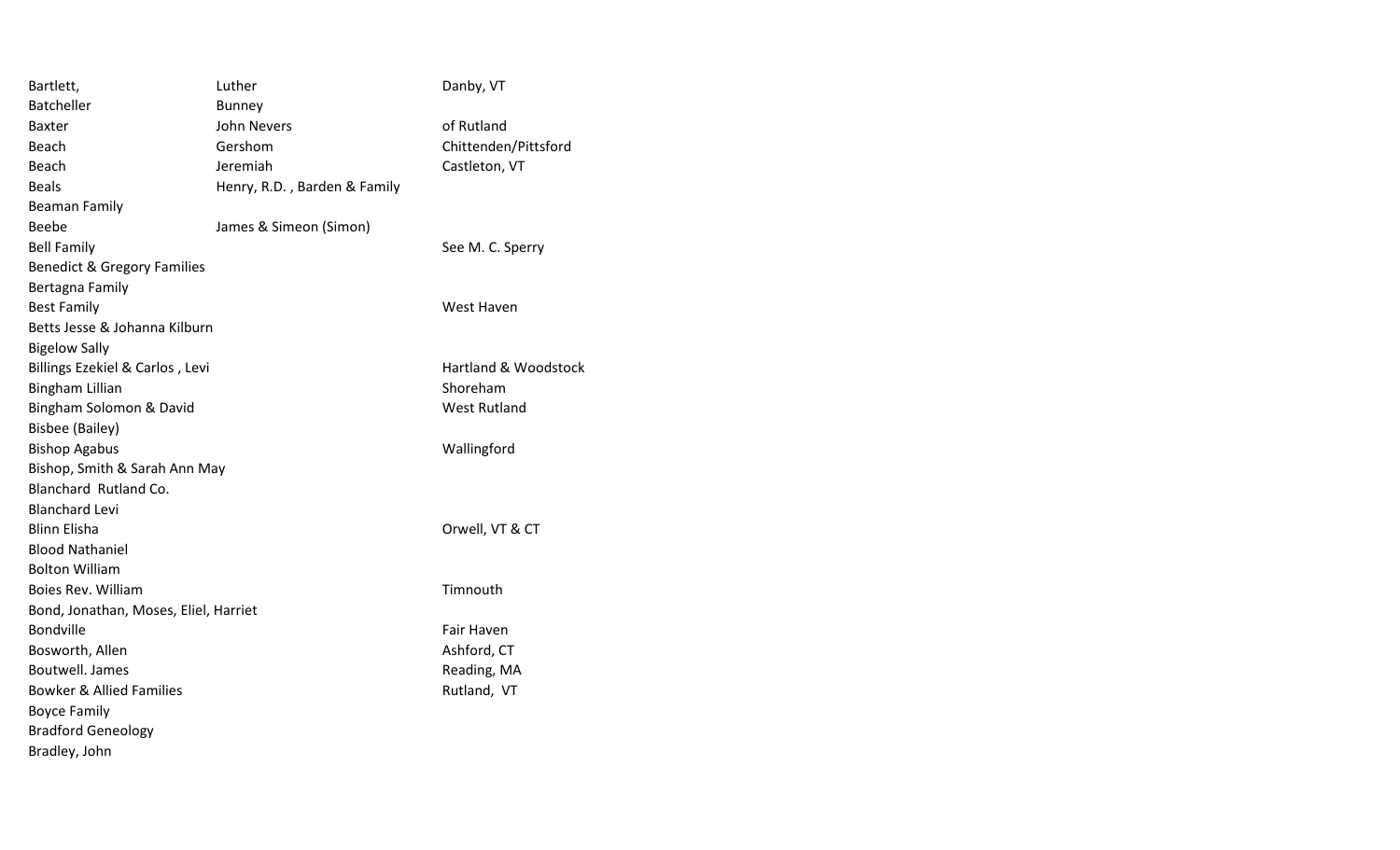| <b>Breen</b>                            |                               |
|-----------------------------------------|-------------------------------|
| <b>Brevoort</b>                         | West Haven, VT                |
| Brewer, Jonathan                        | Tinmouth                      |
| Bridge (Betty Chevalier)                |                               |
| <b>Bruggs</b>                           |                               |
| Brooks, Mary B.                         |                               |
| <b>Brooks Misc</b>                      |                               |
| Brown, Berla                            |                               |
| Brown John & Daniel                     | FT Ticonderoga & Rutland      |
| Brown, Franklin                         | Orwell, VT                    |
| <b>Brown Nathan</b>                     | Danby/Tinmouth                |
| Brown Richard/Ephraim & Descendants     |                               |
| <b>Brown Sylvanus</b>                   | Rutland VT                    |
| Bruce, William                          | Weybridge VT                  |
| Bruno Raphaelo (Raffaele)               | in Rutland 1880's             |
| Buckey, Jacob                           |                               |
| Bucklin, Nathaniel/Rufus                | Wallingford                   |
| Buffum, Caleb & Maria                   | Rutland VT                    |
| Bullard, Julia Ann                      | Shrewsbury VT                 |
| Burditt, Gene                           |                               |
| Burdick, Seymoour O.                    | <b>Architect Rutland</b>      |
| Burkinshaw family                       | Pepperell, Mass               |
| <b>Burke Family, Moses &amp; Marcus</b> |                               |
| Burke, Mary                             |                               |
| Burlingame, Daniel                      | Ira, VT                       |
| Burnham, Samuel E. & Francis Richard    | Rutland VT                    |
| Burr, Roger, Rufus & Ansel              | Pittsford/Sudbury, VT         |
| Bush William (Terbush) Percy Bush       |                               |
| Butler, Maj. Abel & Jerusha             | Dummerston & St. Johnsbury VT |
| Butler, John                            | Early Ipswich, MA             |
| Butler, Ruth                            | Lyndeboro, NH                 |
| Butterfield, Fern                       | <b>DAR</b>                    |
| Buttles, Madeline                       |                               |
| Button, Frank W.                        |                               |

| Ticonderoga & Rutland<br>well, VT<br>anby/Tinmouth                   |
|----------------------------------------------------------------------|
| itland VT<br>eybridge VT<br>Rutland 1880's                           |
| allingford<br>itland VT<br>rewsbury VT                               |
| chitect Rutland<br>pperell, Mass                                     |
| l, VT<br>itland VT<br>ttsford/Sudbury, VT                            |
| ummerston & St. Johnsbury VT<br>rly Ipswich, MA<br>ndeboro, NH<br>١R |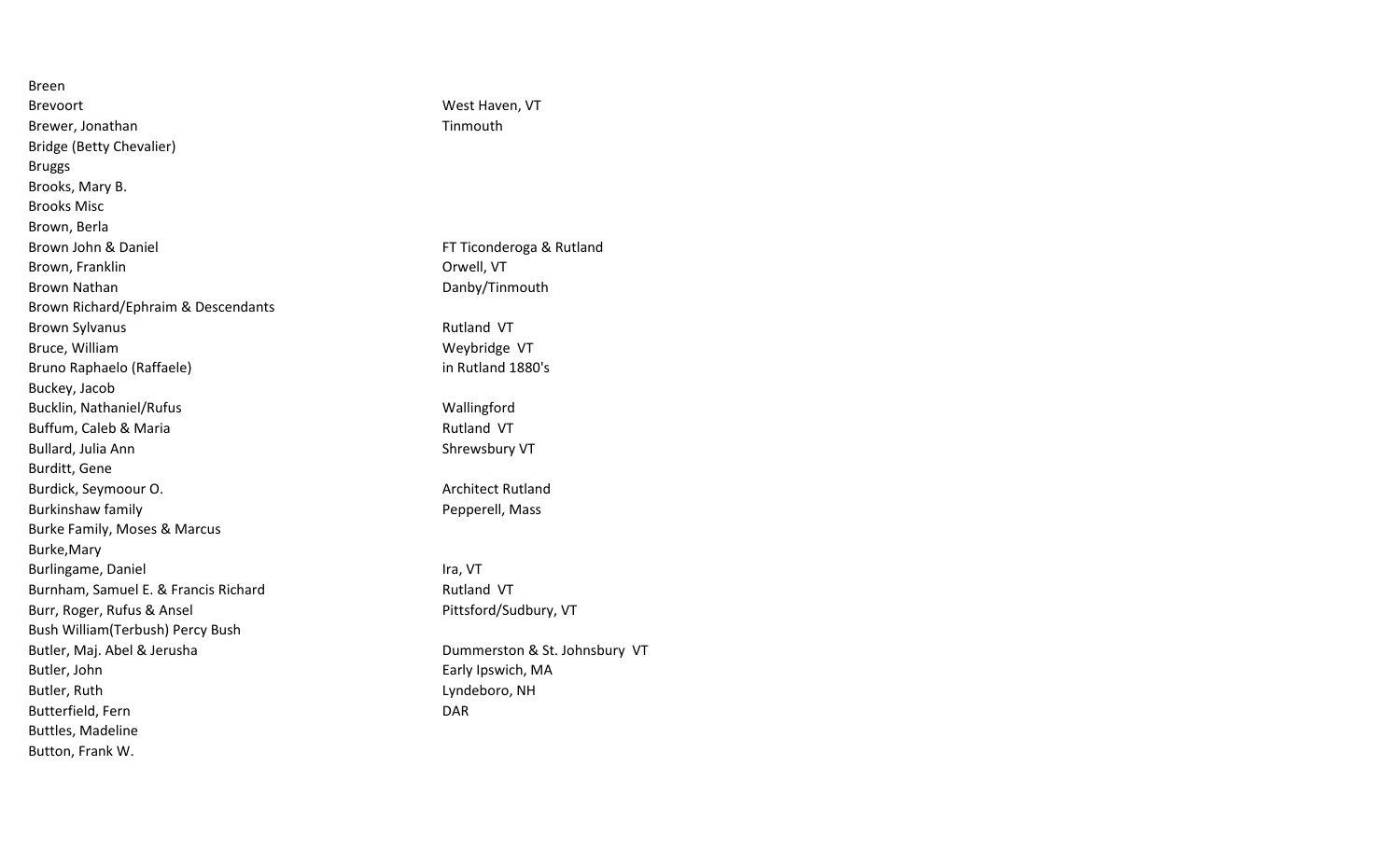| Buxton, Benjamin Family                |                   |
|----------------------------------------|-------------------|
| Cady Notes                             |                   |
| Cady, Samuel & Misc.                   |                   |
| Cain, Avery                            |                   |
| Call, Asa & Others                     |                   |
| Campbell Family                        |                   |
| Candlish/Reed                          |                   |
| Cannon, John                           |                   |
| Canton, William                        |                   |
| Cantona, Pascal                        |                   |
| Capron, Charles                        |                   |
| Carlin/Carlon, John                    |                   |
| Carmondy, John                         |                   |
| Carpenter, Chephas                     | Ira               |
| Carr, William                          | Clarendon         |
| Carter, Lorenzo                        |                   |
| Caverly, Charles, Etc.                 |                   |
| Chandler, Benjamin                     |                   |
| Chase, Alice                           | Ira               |
| Chase, Solomon & Theadore & also misc. | Rutland, VT       |
| Chatterton, David & Abraham            | MT. Holly, VT     |
| Clark, Elisha                          | Timmouth          |
| Clark, John & Isaac                    | of Castleton      |
| Clark, Julius                          | Timmouth          |
| <b>Clark Misc</b>                      |                   |
| Clark's of Wallingford VT              | Wallington, VT    |
| <b>Cleveland Family</b>                | <b>Fair Haven</b> |
| Cleveland John & Orrilla               |                   |
| Clough, Family                         |                   |
| Clough, Samuel                         |                   |
| Cobb of Pawlet                         | Pawlet            |
| Coleman, Thomas                        | Poultney          |
| Colvin Misc                            |                   |
| Conline, John                          |                   |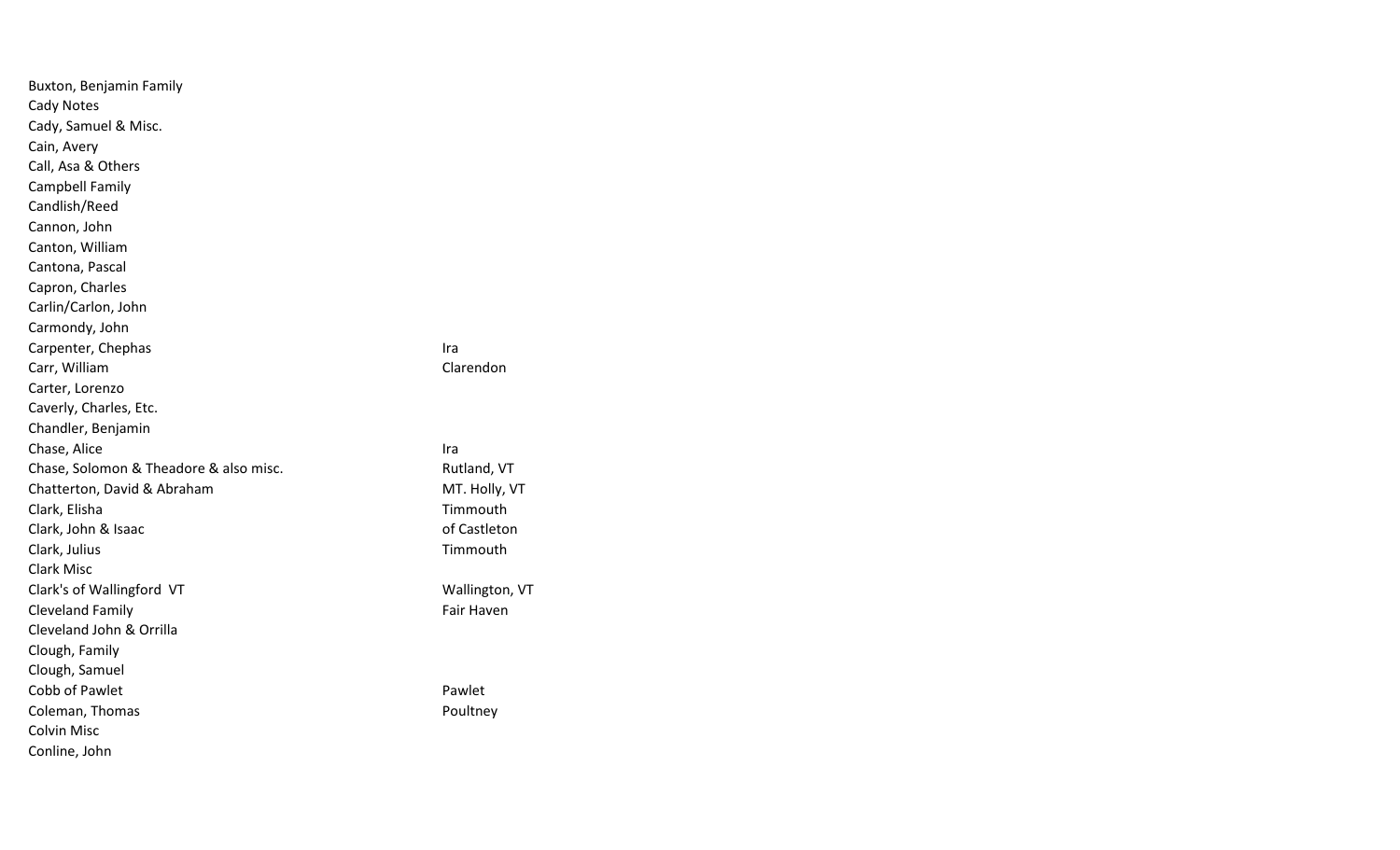| Cook, Sarah & Giles                 | Wells, VT               |
|-------------------------------------|-------------------------|
| Cook, Martha J                      |                         |
| Cooper Jenjamin Cummings            | Rochester, MA           |
| Copley, Priscilla A.                |                         |
|                                     |                         |
| Courcelle                           |                         |
| Cox, Daniel D.                      | Woodstock, VT           |
| Cox-Nicholas, Wayne & Debbie Cox,   |                         |
| Crapo, Luther Smith                 |                         |
| <b>Crescent Coffee &amp; Spice</b>  | Rutland                 |
| Crippen, Samuel                     | West Rutland/ Pittsford |
| Crittenden Family                   | Poultney, VT            |
| Crowley                             | MT. Holly, VT           |
| Culver, Daniel & Edward             | Castleton/Rutland       |
| Cummingham, John                    | Glens Falls/Windsor     |
| Currier, Grace ? On file seperately |                         |
| Currier, Grace Misc.                |                         |
| Curtis Philo Desc of                | Rutland, VT             |
| Cutler, Parney                      |                         |
| CVPS/Hortonia Power Co.             |                         |
| Dalaba/Dalleby Wm                   | Wash. Co., N.Y.         |
| Danby Bible Records                 |                         |
| Dane Genealogy                      |                         |
| Daniels, Nathaniel                  | Rutland/West Rutland    |
| <b>DAR</b>                          |                         |
| Davis Genealogy                     |                         |
| Davis, Samuel & John                | Clarendon               |
| Davis, Daniel                       | Richford, VT/Canada     |
| Davis, Dolor                        |                         |
| Davis, Nicholas                     |                         |
| Dean, Rev. David J.                 | Rutland, VT             |
| Dean, Henry & Perry                 | Clarendon, VT           |
| Dean, Joan Gannon                   | Rutland, VT             |
| Deere, John                         |                         |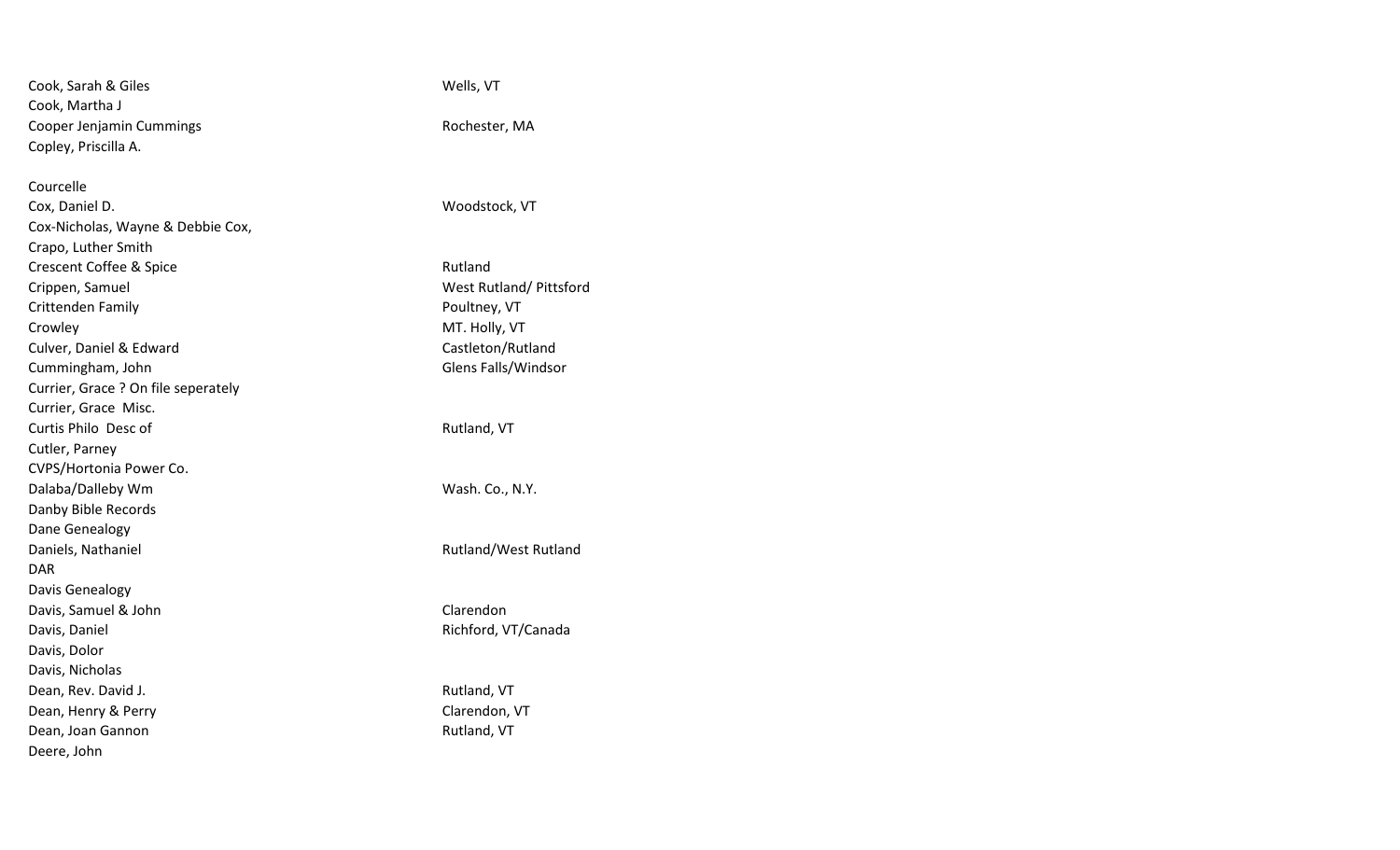| Delehanty, John                |                   |
|--------------------------------|-------------------|
| Deline/De Ligne                | N.Y.              |
| Deline, Daniel                 |                   |
| <b>Denison Misc</b>            |                   |
| Dexter Family                  |                   |
| Dickenson                      |                   |
| Dodge, Solomon                 |                   |
| Dodge, William                 |                   |
| Donleavy, Charles              |                   |
| Don Leavy Family               |                   |
| Donahue, William               |                   |
| Doud, Munson                   |                   |
| Douglass, Daniel               |                   |
| Downey, William                | Middletown        |
| Doyle, Selim                   |                   |
| Drake, Joel                    | Castleton & Misc. |
| Dunton, Charles Hartwell       | Rutland           |
| Durfee                         | Portwsmouth, R.I. |
| <b>Dutelle</b>                 |                   |
| Eayres - Bagley                |                   |
| Eaton, Shirley (Adams)         | <b>Rutland VT</b> |
| Eddy, Peters & Peleg           | Clarendon VT      |
| <b>Edgerton - Haskins</b>      |                   |
| Edson, Otis                    |                   |
| Egelston, Bertha (Philbrick)   | Shrewsbury        |
| <b>Eggleston Family</b>        | Mendon            |
| <b>Ellsworth Family</b>        |                   |
| Erno, Joseph                   |                   |
| Everest                        | Clarendon         |
| Ewing(s), Jane                 |                   |
| Ewing, Polly Tuttle Parsons    |                   |
| Farrar, Asa                    |                   |
| Farrell, Martin/Clifford, John | Clarendon         |
| Farwell, Sarah Ann             |                   |
|                                |                   |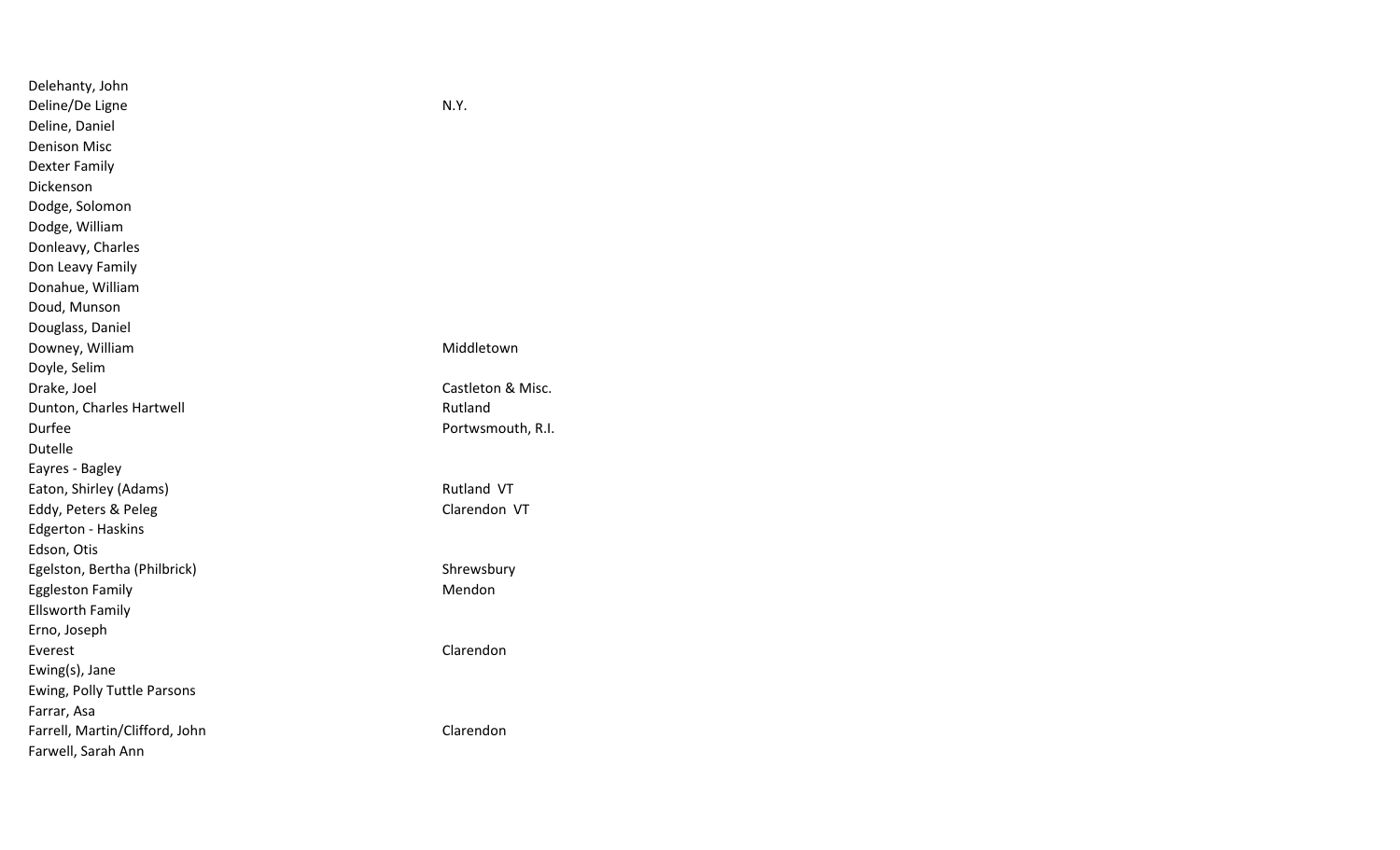| Fassett, James & Joshua                 | Clarendon                   |
|-----------------------------------------|-----------------------------|
| Fay, Daniel                             |                             |
| Fenton, Horace                          |                             |
| Fenton, Jerry                           |                             |
| Fenton, Matthew & Roswell               | Rutland                     |
| Fessenden, John                         |                             |
| Field, Abnes                            |                             |
| Field, Astemas Clinton,                 |                             |
| Fish, Benjamin                          | Rutland                     |
| Fish, Elisha                            | Danby, VT                   |
| Fish, Vera                              | <b>Rutland Town</b>         |
| Fisk, Carrie                            |                             |
| Fisk, Dorothy - Mrs Noel Potter         | Rutland                     |
| Fisk, George MD                         | UR Shrewbury/Clarendon      |
| Fisk, George MD                         |                             |
| Fitch Misc.                             |                             |
| Fitts, Abraham                          | Sutton, MA                  |
| Fitzpatrick                             | Pittsford                   |
| Flerschman                              | Rutland                     |
| Fletcher, Robert                        | Concord, MA                 |
| Fletcher, Stpehen, Fletcher, John Gates |                             |
| Flentje, Donald R.                      |                             |
| <b>Folley Family</b>                    |                             |
| Ford, Rollin & Issac                    |                             |
| Fosburgh, Daniel Dr.                    |                             |
| Foster, Leslie                          |                             |
| Dr. John Fox Family                     | Wallingtonford, VT          |
| Francisco, M. J.                        |                             |
| Freelen Family                          |                             |
| Freeman Pearson                         | Waterbury, CT & Rutland, VT |
| French, Ruth                            | Proctor, VT                 |
| Frisbie, Samuel                         |                             |
| Gale, Edmund                            |                             |
| Gallop, John                            |                             |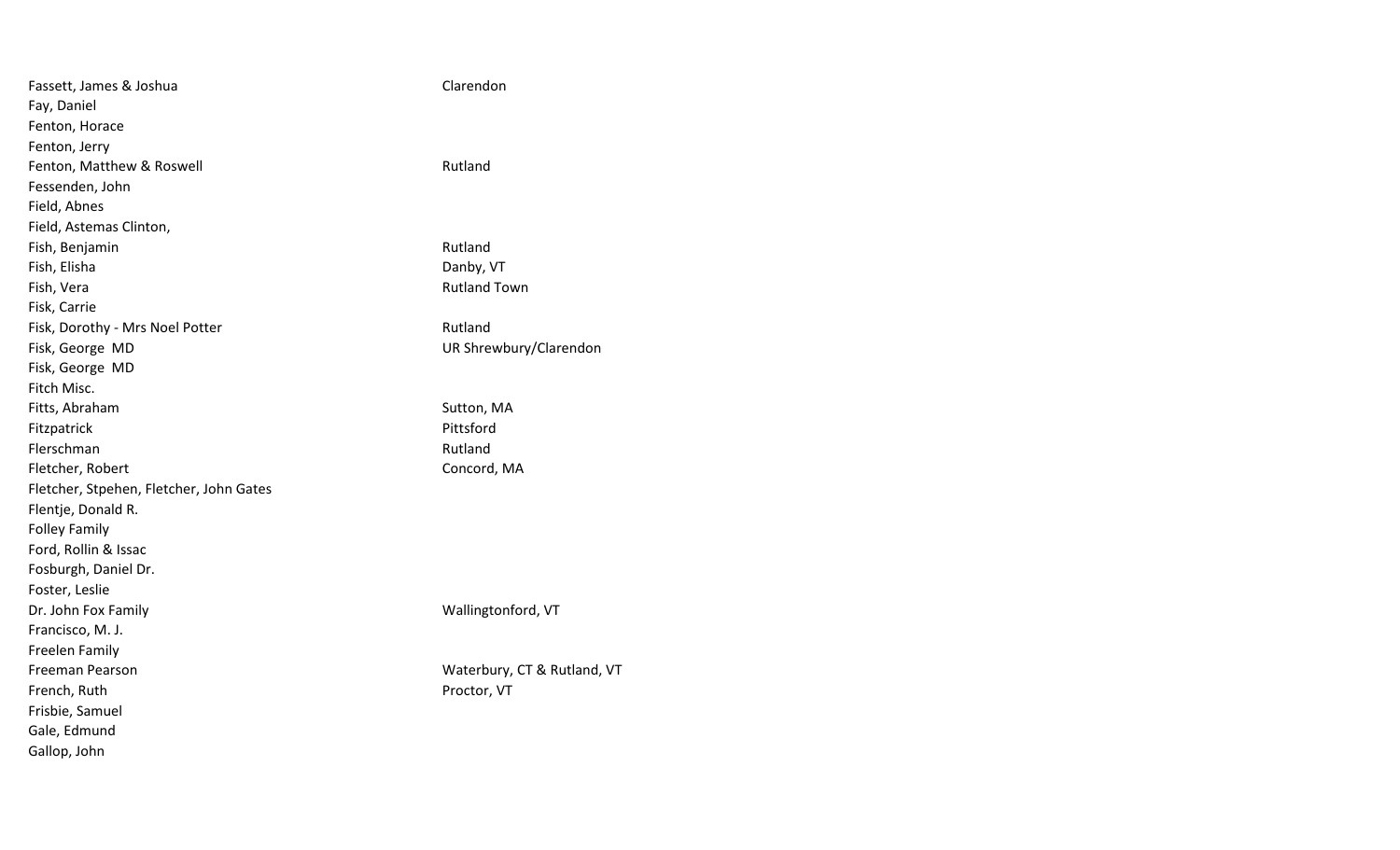| Gardner, John                  | Castleton, VT         |
|--------------------------------|-----------------------|
| Gates, Charles                 |                       |
| Gates, Charles + Daniel        | Castleton, VT         |
| Gates, Jacob                   |                       |
| Gates, Nehemiah                | Rutland, VT           |
| Gibbs, Friend                  |                       |
| Gill, Nelson                   |                       |
| Gillam, Donald, Albert, Ina    |                       |
| Green, Albert & Misc.          | Danby, VT             |
| Greeno, David                  | Rutland, VT           |
| <b>Griggs Family</b>           |                       |
| Grinnell, Ralph & Noah         | Clarendon, VT         |
| Grossman, Nelson               |                       |
| Grover, Misc.                  |                       |
| Hadley, Benjamin               |                       |
| Hadley's in Sherburne          |                       |
| Hager, Eli                     | Wallingford, VT       |
| Hale, Asa                      |                       |
| Hale, David                    |                       |
| Hale, Moses                    |                       |
| Hall, Abner                    | Wudbury & Wallingford |
| <b>Hall Family Notes</b>       |                       |
| Hall, Henry papers             |                       |
| Hall, Jay                      | Castleton, VT         |
| Hall, Capt. John & Descendants |                       |
| Hall, Park & McCullough Family |                       |
| Hall, Stephen                  | Ashby, MA/Brandon     |
| <b>Hamilton Miscellaneous</b>  | Ira, VT               |
| Hance, Michael                 | Canada/Rutland        |
| Hancock, Isaac                 | <b>Bradford</b>       |
| Handy, Benjamin                | Rutland               |
| Hanks, William                 | Pawlet                |
| Hanley, James                  | <b>West Rutland</b>   |
| <b>Harlow Family</b>           |                       |
|                                |                       |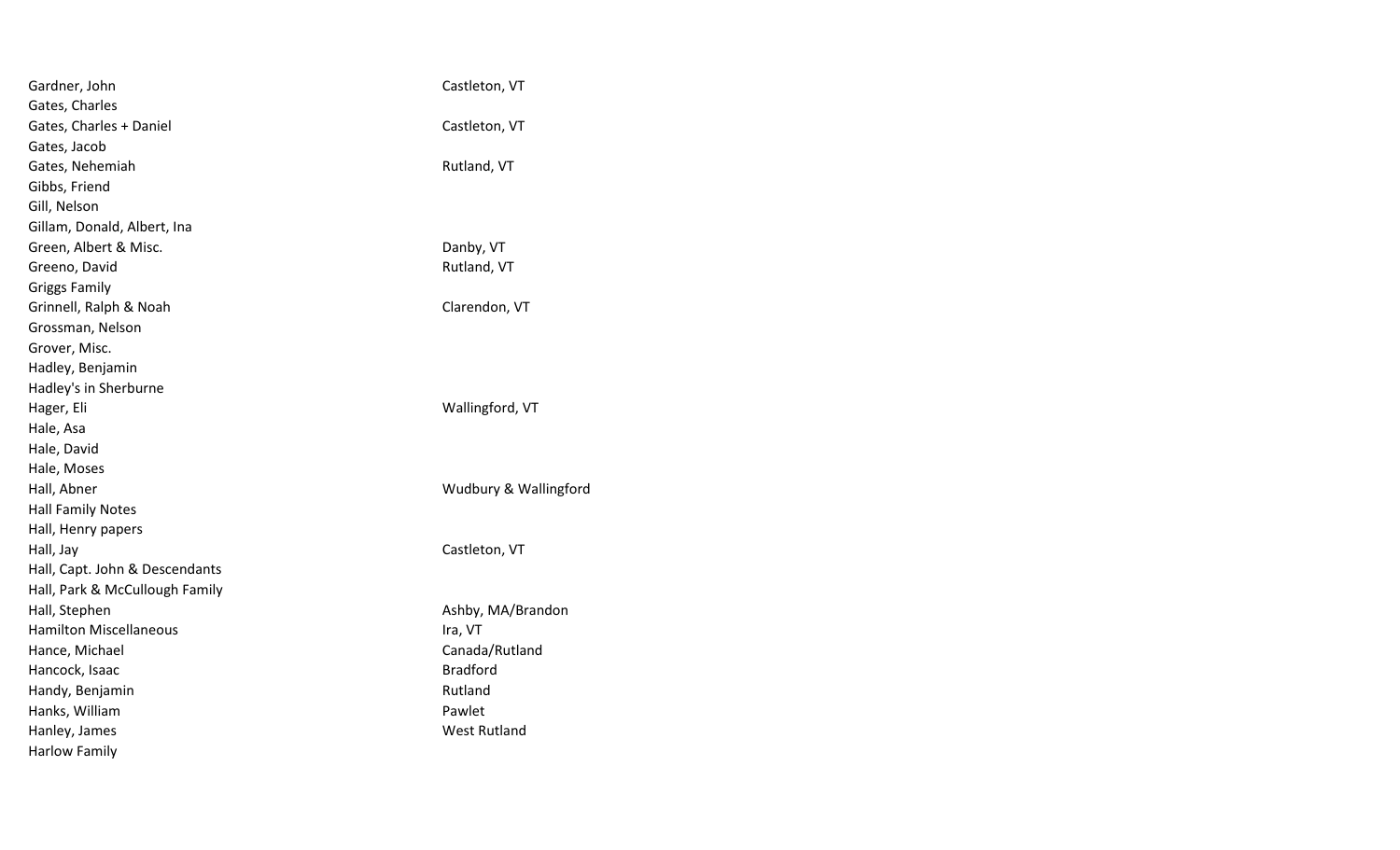| Harridon, Asa                    | Shrewsbury          |
|----------------------------------|---------------------|
| <b>Harrington Miscellaneous</b>  | Danby, VT           |
| Harris, Paul                     |                     |
| Harris, Robert Descendants       | Shrewsbury          |
| <b>Hart Genealogy</b>            |                     |
| Harvey/Hervey, James             | <b>Brandon</b>      |
| Hascall, Joseph                  | Pawlet, VT          |
| Hatch, Alanson                   |                     |
| <b>Hatch Family Tree</b>         |                     |
| Hathaway, George                 |                     |
| Hathaway, Sarah, wife of George  |                     |
| Hathaway, Suzanne (Dexter)       |                     |
| Hawkins, Charles                 |                     |
| Hawks/Hawkes, Moses              | Rutland, VT         |
| Hayden, Amos                     |                     |
| Hayward, Samuel                  |                     |
| Heald, John                      | Cavendish, VT       |
| Hendrick, Asa                    |                     |
| Hewitt, Amos                     |                     |
| <b>Hewitt Genealogy</b>          |                     |
| Hill, William A. & Miscellaneous | Burlington, VT      |
| Himes, Amos, Ezra & Sally        | Rutland, VT         |
| Hoar, Thomas                     | Chester & Ludlow    |
| Hodges, Silas                    |                     |
| <b>Holcomb Miscellaneous</b>     |                     |
| Holliday, John Salter            |                     |
| Holmes, Clyde & Stella           |                     |
| Hoose, Edward H. & Emma          |                     |
| Hopkins, Robert Dickinson        |                     |
| <b>Horton Family</b>             | Chester & Mt. Holly |
| Howard, Christopher              |                     |
| Howard, Josiah & Samuel A.       |                     |
| Howe Notes - Howes, John         |                     |
| Howland, John                    | Mayflower           |
|                                  |                     |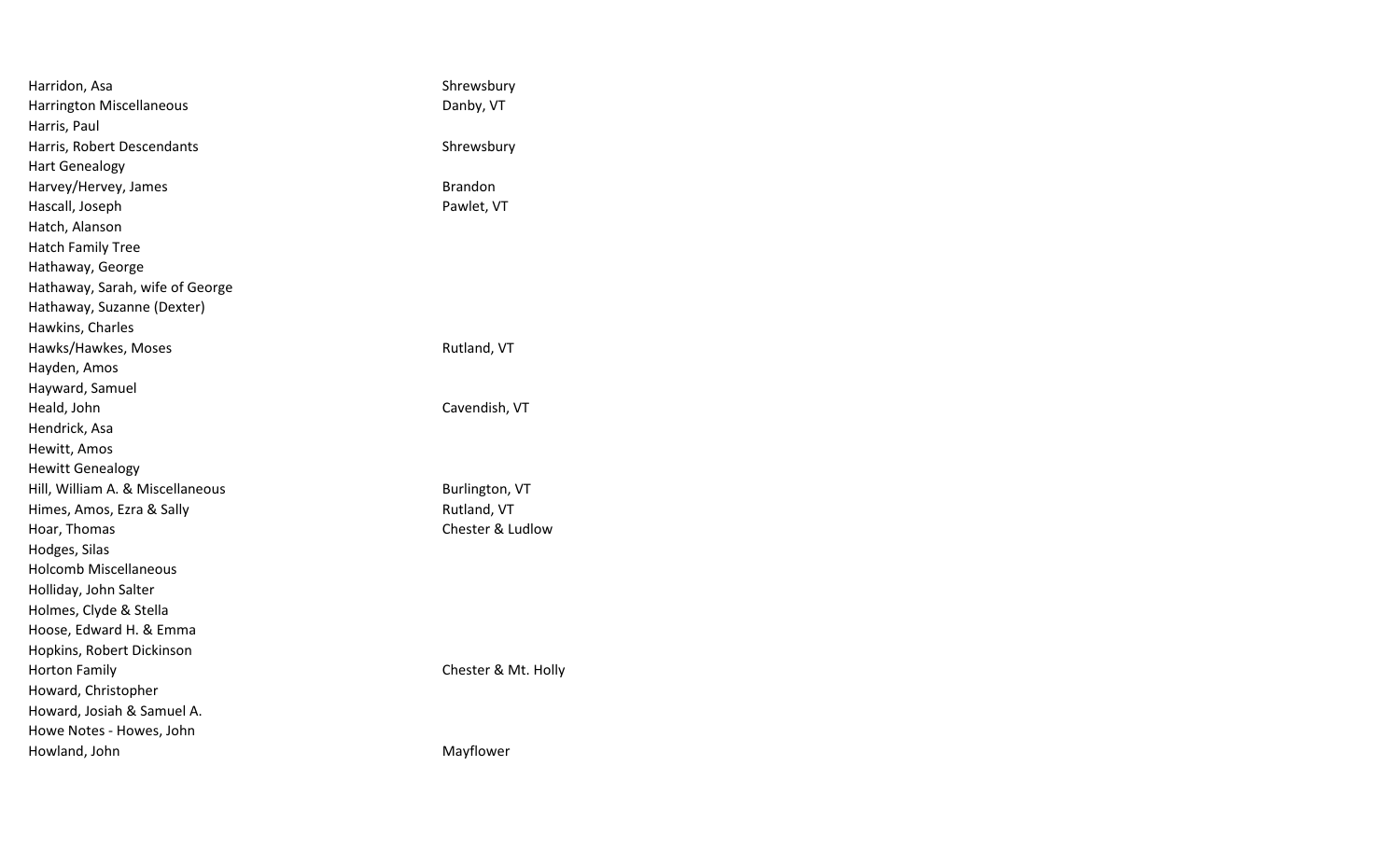| Hoyt/Hoit                         |                 |
|-----------------------------------|-----------------|
| Hoyt, Stephens                    |                 |
| Hubbard, Donald                   |                 |
| Hulett, Daniel                    |                 |
| Hunter, John                      | Ira/Poultney    |
| Hunton, Philip/Huntoon            |                 |
| Hurd, Daniel & Nathan             |                 |
| Hurlburt                          |                 |
| Hurley, John & Family             |                 |
| Hyde Family, P. W. Hyde           |                 |
| Ide Family & Simeon Ide           |                 |
| Irish Family                      | Danby           |
| <b>Ives Family</b>                |                 |
| Jackson, Nathan, William & Thomas |                 |
| Jaquith, Joel                     |                 |
| Jaycox Family                     | Amenia, NY & CT |
| Jennings Family                   |                 |
| Jenny Family Charts               |                 |
| Jewett, Margaret Anne             |                 |
| Jobson, Robert                    |                 |
| <b>Johnson Miscellaneous</b>      |                 |
| Johnson, Elihu                    |                 |
| Johnson, John                     |                 |
| Kantorski, Zigmont                |                 |
| Keeler, Joseph & Martin           |                 |
| Keith, Zephaniah                  | Pittsford       |
| Kelley, Annie C.                  |                 |
| Kelley, Daniel/Barrett            |                 |
| Kelley, Edward John               | Bennington      |
| Kellogg, Sherman                  | Castleton       |
| Kendall, Thomas Genealogy         |                 |
| Kenny, George Robert              | Rutland         |
| Kenney, Gladys Ann                |                 |
| Kimball, Sylvester & Benoni       |                 |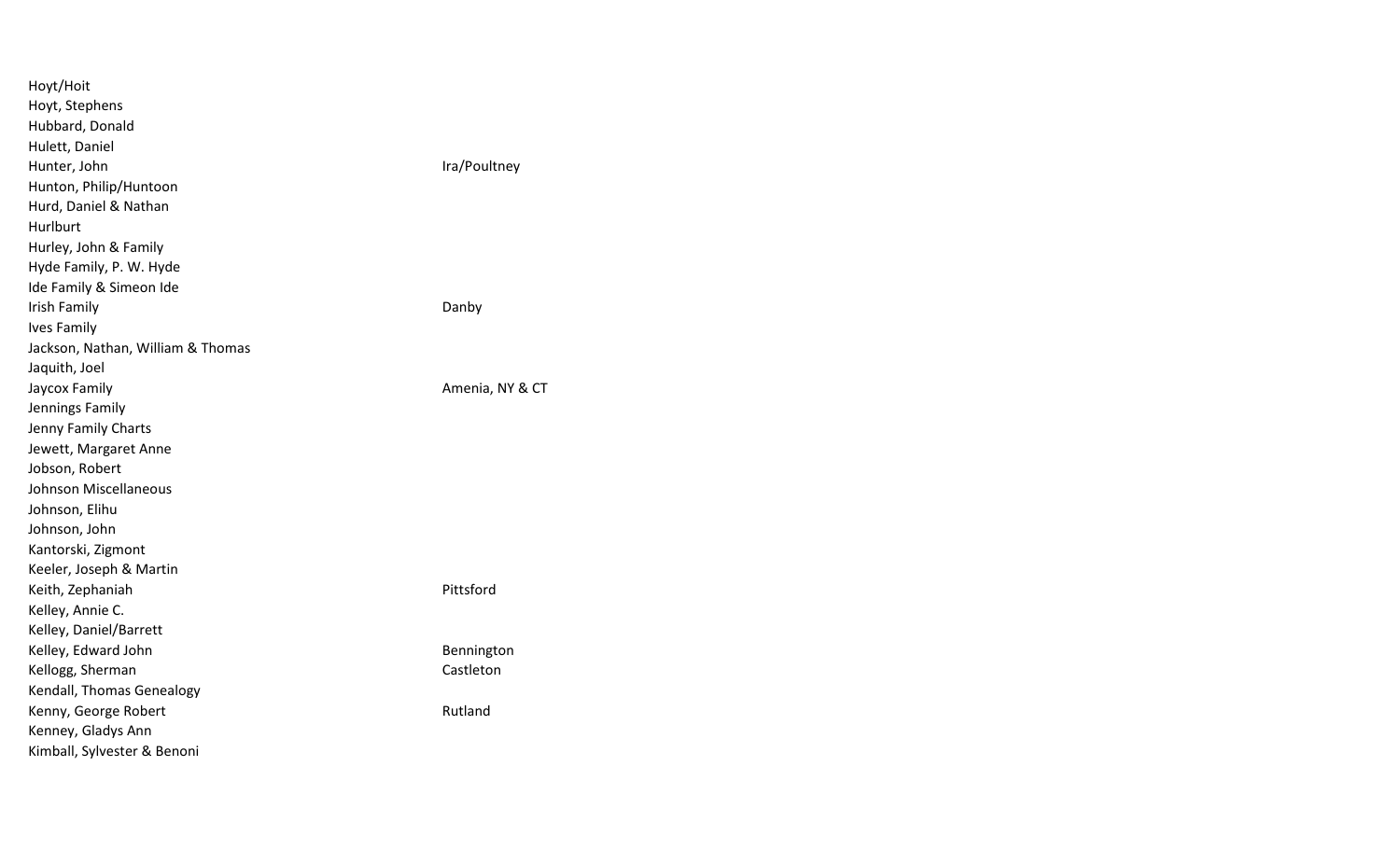| King, Simeon                   | <b>Brandon</b>          |
|--------------------------------|-------------------------|
| King, Sylvanus                 | Monson, ME & New York   |
| King, Titus                    | Rutland                 |
| Kingman, Benjamin & Sarah      |                         |
| Kinsley, Solomon               |                         |
| Kinsman, Ezbon                 |                         |
| Kivlin Family                  |                         |
| Lamb, Littlefield              | Pittsfield, VT          |
| Langdon & Allied Families      |                         |
| Langlois, Alphonse             |                         |
| Larkin, Joseph                 | Rutland/Pittsford       |
| Lavin/Lawin                    |                         |
| Lee, Charles                   | Castleton, VT           |
| Lee, John                      | Poultney                |
| Lee, Owen                      |                         |
| Lee, Noah                      | Castleton               |
| Lee, Richard                   | Mt. Holly               |
| Lepine Family                  |                         |
| Lewis, Abner                   | Norwich, VT             |
| Lewis, Josiah                  | Poultney, VT            |
| Lincoln, Erastus               | Shrewsbury, VT          |
| Lindstrom, Isaac               |                         |
| Little, Abijah, Joseph & Rufus |                         |
| Littler, William               |                         |
| Livingston, Simeon             | Rutland, VT             |
| Lobdell, John                  | Tinmouth, VT            |
| Long, Levi & Samuel            | Walpole, NH/Rutland, VT |
| Loomis Gang                    | Brandon, VT             |
| Lyman, Arthur                  | Rutland, VT             |
| Mailhiot, Joseph Prime         |                         |
| Mallory, Silas                 | Middletown              |
| Manley, Joseph Edwin           |                         |
| Manley, Hiram L.               | Chittenden, VT          |
|                                |                         |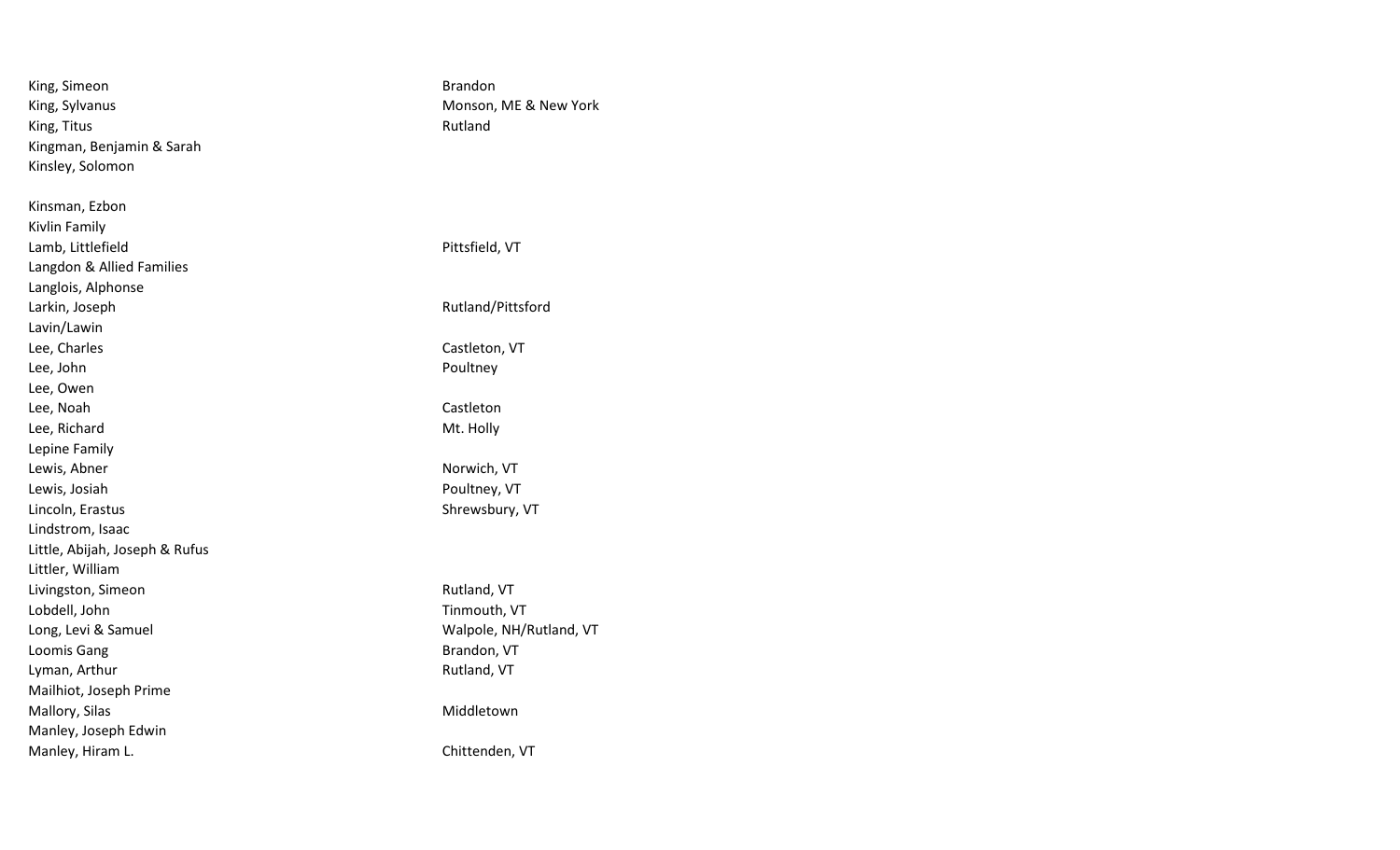| Manley, William             | Chittenden, VT                   |
|-----------------------------|----------------------------------|
| Manning, Dan                |                                  |
| Manning, Martha             |                                  |
| Marceau, Joseph Edward Jr.  |                                  |
| Marble, Ephraim             | Bennington/Pittsfield, VT        |
| Martin, Alba G. & William   |                                  |
| Martin, Albert & Charles    |                                  |
| Massey, John B.             | Rutland, VT                      |
| Matson, Isaac               | Pittsford, VT                    |
| <b>Matteson Family</b>      | Clarendon, Shaftsbury, Mt. Holly |
| Maxham                      |                                  |
| Maynard, David Swinson M.D. | Castleton, VT                    |
| Maynard, John               | Sudbury, VT                      |
| McAuley, Alberta            |                                  |
| McCarty, Timothy            |                                  |
| <b>McConnell Family</b>     |                                  |
| McDaniels, Nathan           |                                  |
| McDermott, Thomas & Mary    |                                  |
| McDonough, Thomas           |                                  |
| McKirryher, Muriel Wood     |                                  |
| McLaughlin, John            |                                  |
| McLaughlin, Michael         | Rutland                          |
| Meacham, Adin               | Benson, VT                       |
| Mead, Ezra                  | Rutland, Cornwall                |
| Mead, Ira                   | Rutland, VT                      |
| Mead, James                 | Cornwall, Montana                |
| Mead, James Jr.             | West Rutland, VT                 |
| Mead, Timothy               |                                  |
| Mehurin, Harvey & Abigail   | Middletown                       |
| Merrill, Nathaniel          |                                  |
| Merrithew, Jeremiah         | Danby                            |
| Merry Family                |                                  |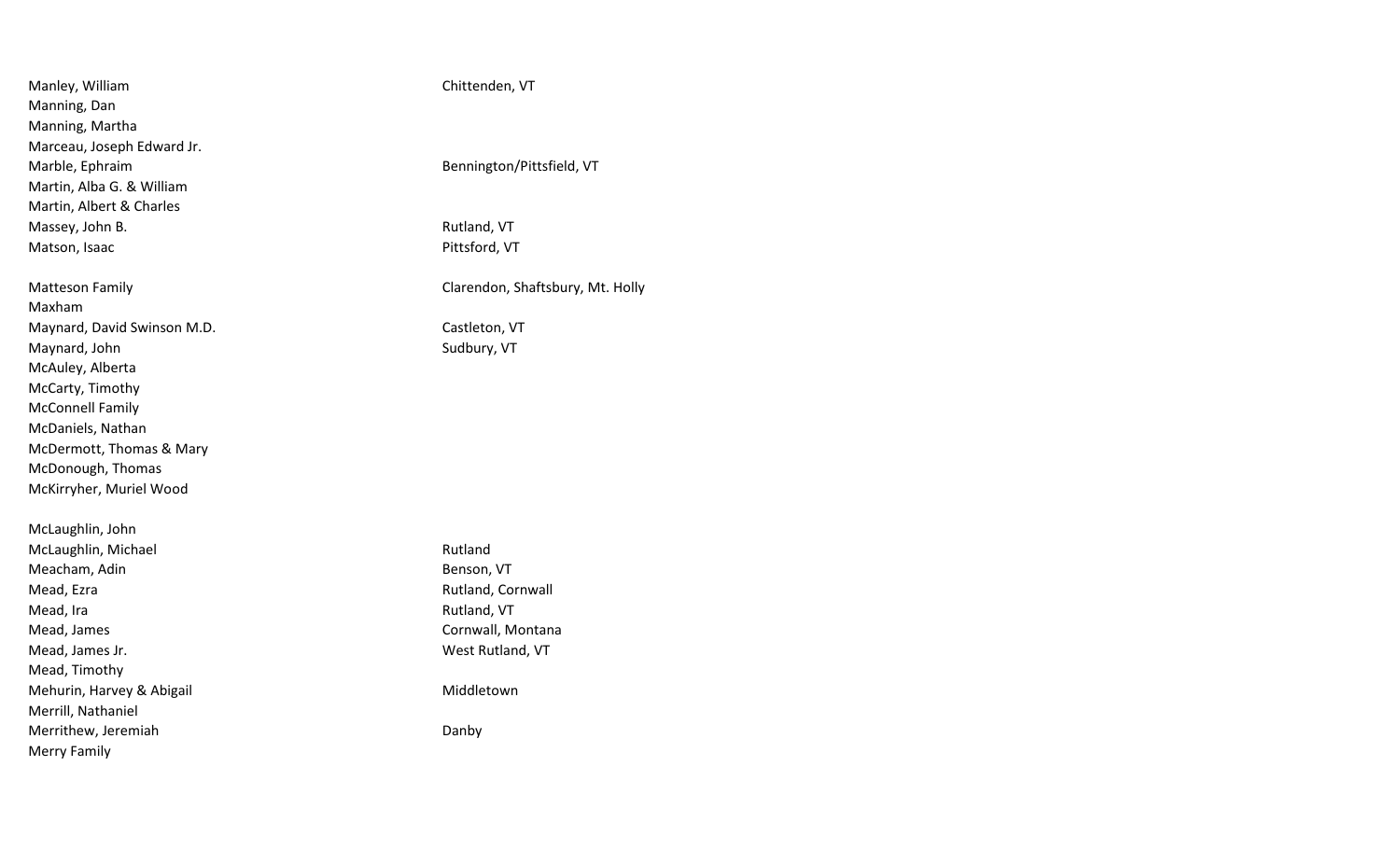| <b>Methodist Information</b> | <b>Center Rutland</b>   |
|------------------------------|-------------------------|
| Miller, John S.              |                         |
| Millington                   | Rutland & Clarendon, VT |
| Mineard, Edward              | East Clarendon, VT      |
| Minogue, Michael             |                         |
| Moon, Abigail                |                         |
| Moon, Sanford                |                         |
|                              |                         |
| Moore, Andrew                | Clarendon, VT.          |
| Morey, Joseph & Philemon     | Hartford, VT            |
| Morey Papers                 |                         |
| Morgan, David VIII           |                         |
| Morgan, George & Evans       | Hartford/Rutland        |
| Morse, Burton                | Rutland, VT             |
| Morse, Eleanor               | Rutland, VT             |
| Morton, George & Rev. John   | Salisbury/Milton        |
| Moses, John Sr.              | Rutland, VT             |
| Munger, Elias                |                         |
| Munsell/Munsil               | Hartford, VT            |
| Munsell, Joseph              | Clarendon, VT           |
| Murphy, Michael              | Rutland, VT             |
| Murray - Chartrand           |                         |
| Murray, John & Rachel        |                         |
| Mussey, Sabra & Henry        | Rutland, VT             |
| Muzzey/Mussey, James B.      | Rutland, VT             |
| Newson, John                 |                         |
| <b>Nichols Genealogy</b>     |                         |
| Nickerson - Family origin    |                         |
| Niles, Stephen               | Albany, VT              |
| Noble, Phyllis (Amidon)      |                         |
| Northrup, George             | Castleton, VT           |
| Norton Family                |                         |
| Norton, Roxanna              |                         |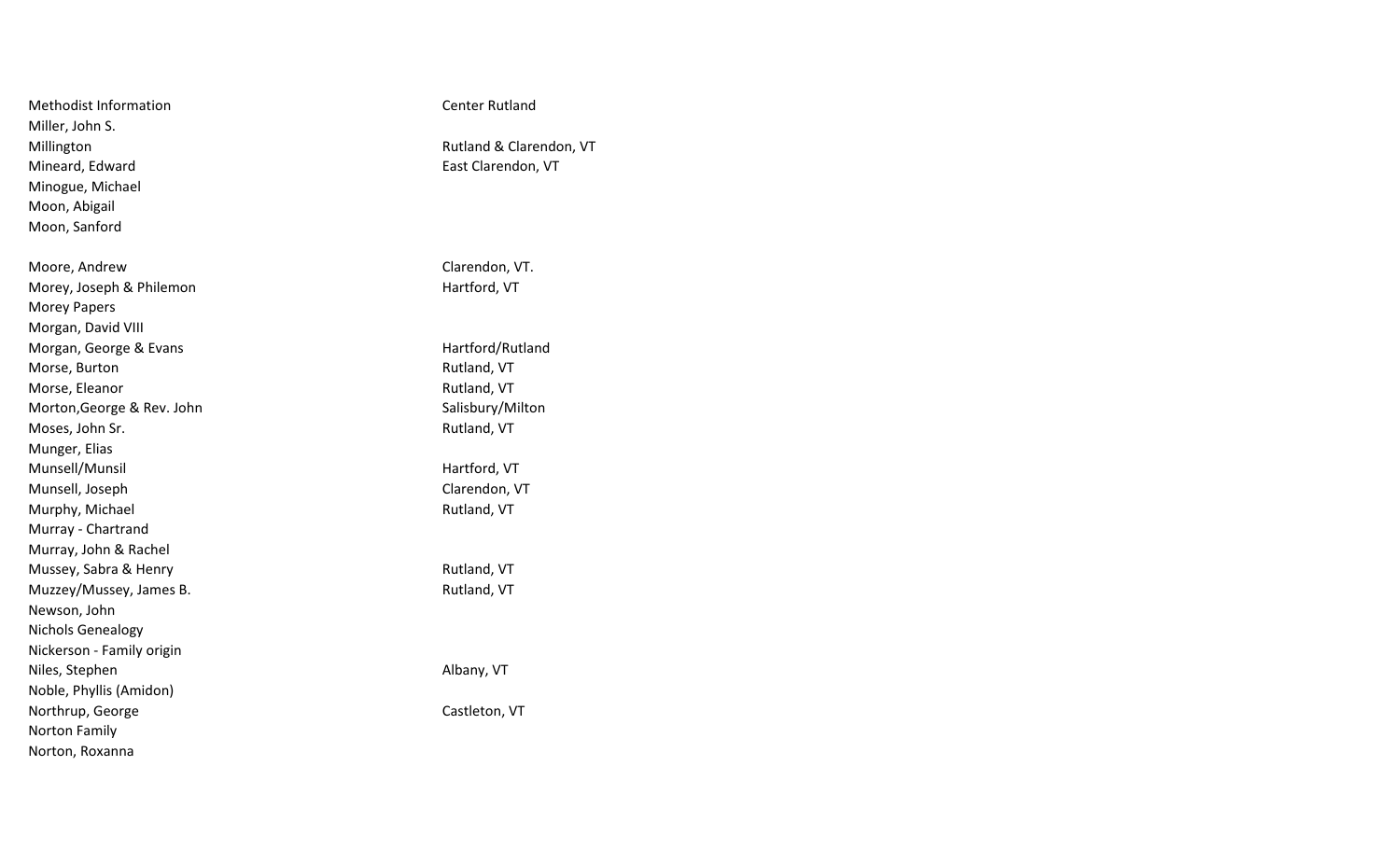| Nourse/Nurse, Artimus           | Clarendon, VT            |
|---------------------------------|--------------------------|
| Ormsbee/Ormsby                  | Tinmouth/Pawlet/Poultney |
| Osgood, Aaron                   | Andover, MA              |
| Otis/Davidson                   | Danby, VT                |
| Owen, Joseph                    | Tinmouth, VT             |
| Paige, Judge David & Thomas     |                          |
| Palluotto, Pasquale             |                          |
| Palmer Family in America - 1966 | Danby & Mt. Tabor        |
| Parker, Edith (Aborn)           |                          |
| Parker, George N.               | West Rutland/Ira         |
| Parker, Leonard                 | Mass.                    |
| Parker of Clarendon             |                          |
| Parker of Poultney              |                          |
| Parker, Thomas                  |                          |
| Parker, Wilbur Fisk             |                          |
| <b>Patch Miscellaneous</b>      |                          |
| Patnode, George                 |                          |
| Patten Family                   |                          |
| Pease, Julia P.                 | Rutland                  |
| Peck, Robert, Noah & Henry      | Ira                      |
| Perkins, Amasa                  |                          |
| Perkins, Amasa, Dutton & Pike   | Shrewsbury               |
| Perkins, Norman W.              |                          |
| Perry, Daniel & Nathan          | Rutland, VT              |
| Perry, George William           |                          |
| Peters, Horton                  |                          |
| Phelps, Abel                    |                          |
| Phelps Miscellaneous            |                          |
| Phillips, Barzilla              | Danby                    |
| Phillips, Caleb                 |                          |
| Phillips, Solomon W.            |                          |
| Pierce, Amos & Caleb            | Poultney                 |
| Pierce, Shubel                  | Hampton, NY              |
| Pierce, Shubel & Jesse          | <b>New York</b>          |
|                                 |                          |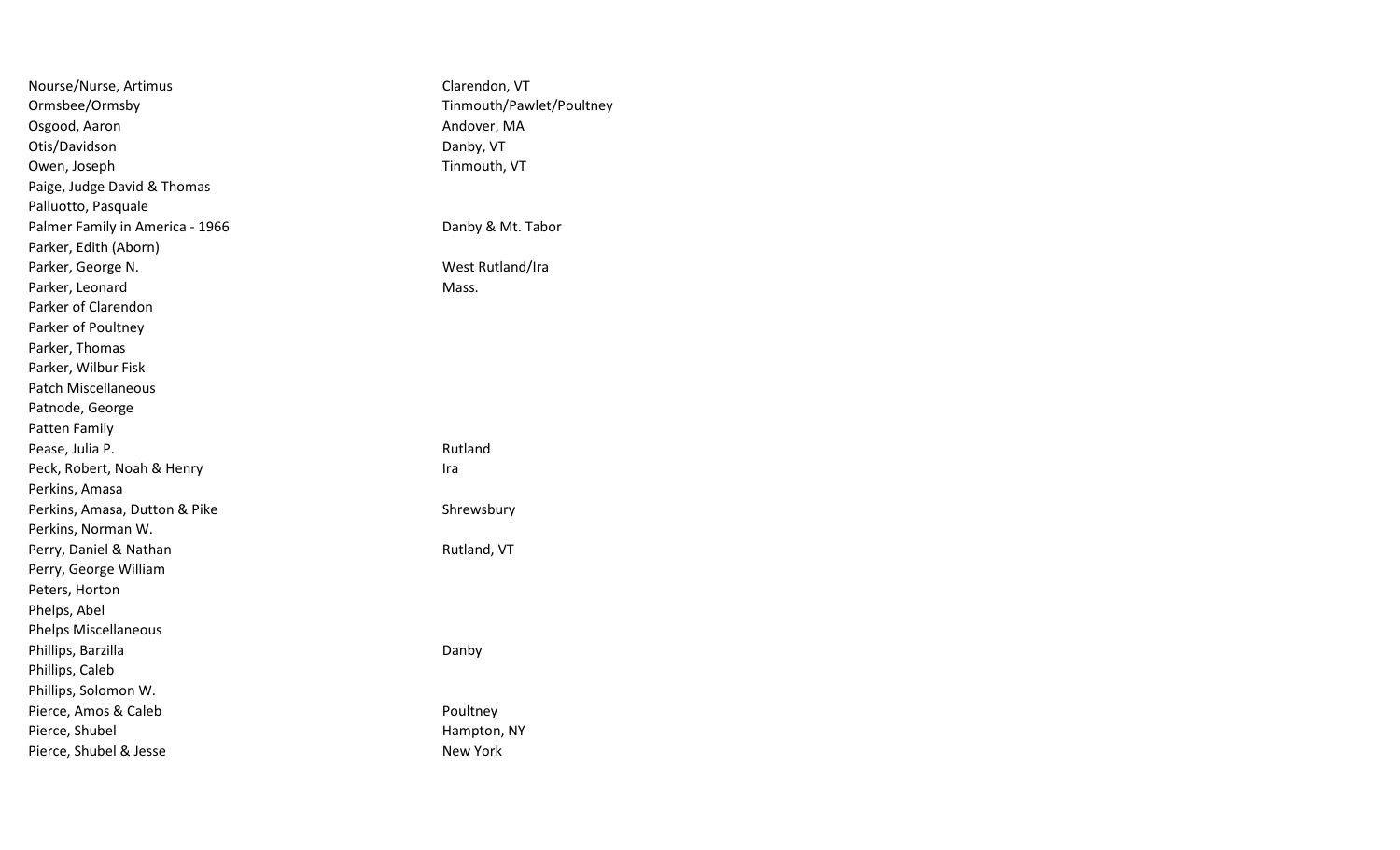| Pierce, Spaulding                   | Shrewsbury     |
|-------------------------------------|----------------|
| Pike & Sanborn                      |                |
| Pinney, Jasper & Sarah              |                |
| Pitanello, Pasquale                 |                |
| Pitts,                              |                |
| Plummer, George Warren              |                |
| Plumpton, Alfred                    |                |
| Porter, Isaac & Nathan              | Danby & Misc.  |
| Porter, Nathan & Phineas            | Castleton      |
| Posner/Trombly                      |                |
| Post, Gaylord                       |                |
| Post, Reuben                        |                |
| Potter, Andrew & George W.          | Clarendon      |
| Potter, Misc.                       |                |
| Powers, Peter                       | Pittsford      |
| Powers/Power - Walter & Peter       |                |
| Pratt                               | Fair Haven     |
| Pratt Misc.                         |                |
| Priest, Daniel & Ephraim            | Mt. Holly      |
| Priest, Jonathan                    | Shrewsbury     |
| Proctor, Robert & Isaac             | Cavendish, VT  |
| Purdy, Ellery - Family              |                |
| Purdy, Highland Co. Ohio Cemeteries | Rutland        |
| Purdy, Lucius                       |                |
| Purdy - Mead - Smith                |                |
| Putnam, James Madison               |                |
| Putnam, Jesse                       |                |
| Randell, Billings & Joseph          | Wallingford    |
| Randall, Snow                       | Danby          |
| Ransom, Bryon & Albert              | Poultney       |
| Raymond, Maxim                      |                |
| Reed, Augustus                      | Rutland        |
| Reed. Isaac & Leonard               | Rockingham, VT |
| Reed, Issachar                      |                |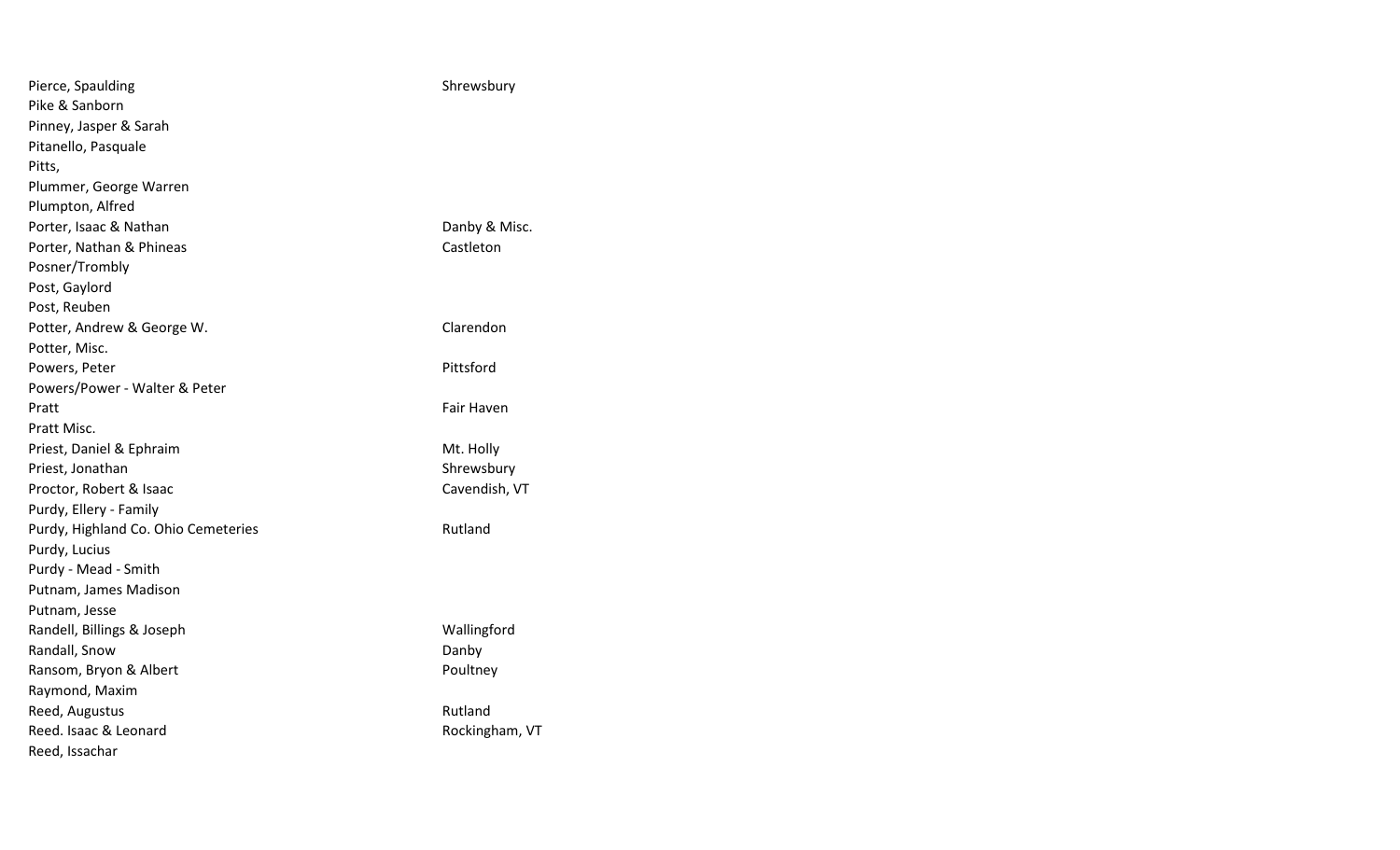| Bristol, VT 05443  |
|--------------------|
|                    |
| Ft. Ann, NY        |
|                    |
|                    |
|                    |
|                    |
| Rutland            |
| Rutland            |
|                    |
|                    |
|                    |
| Granville, NY      |
| Clarendon          |
| Clarendon          |
|                    |
| Grafton/Chester    |
|                    |
|                    |
|                    |
|                    |
|                    |
|                    |
| Tinmouth           |
| Middletown Springs |
| Rutland            |
|                    |
|                    |
| Shrewsbury         |
|                    |
|                    |
|                    |
|                    |
|                    |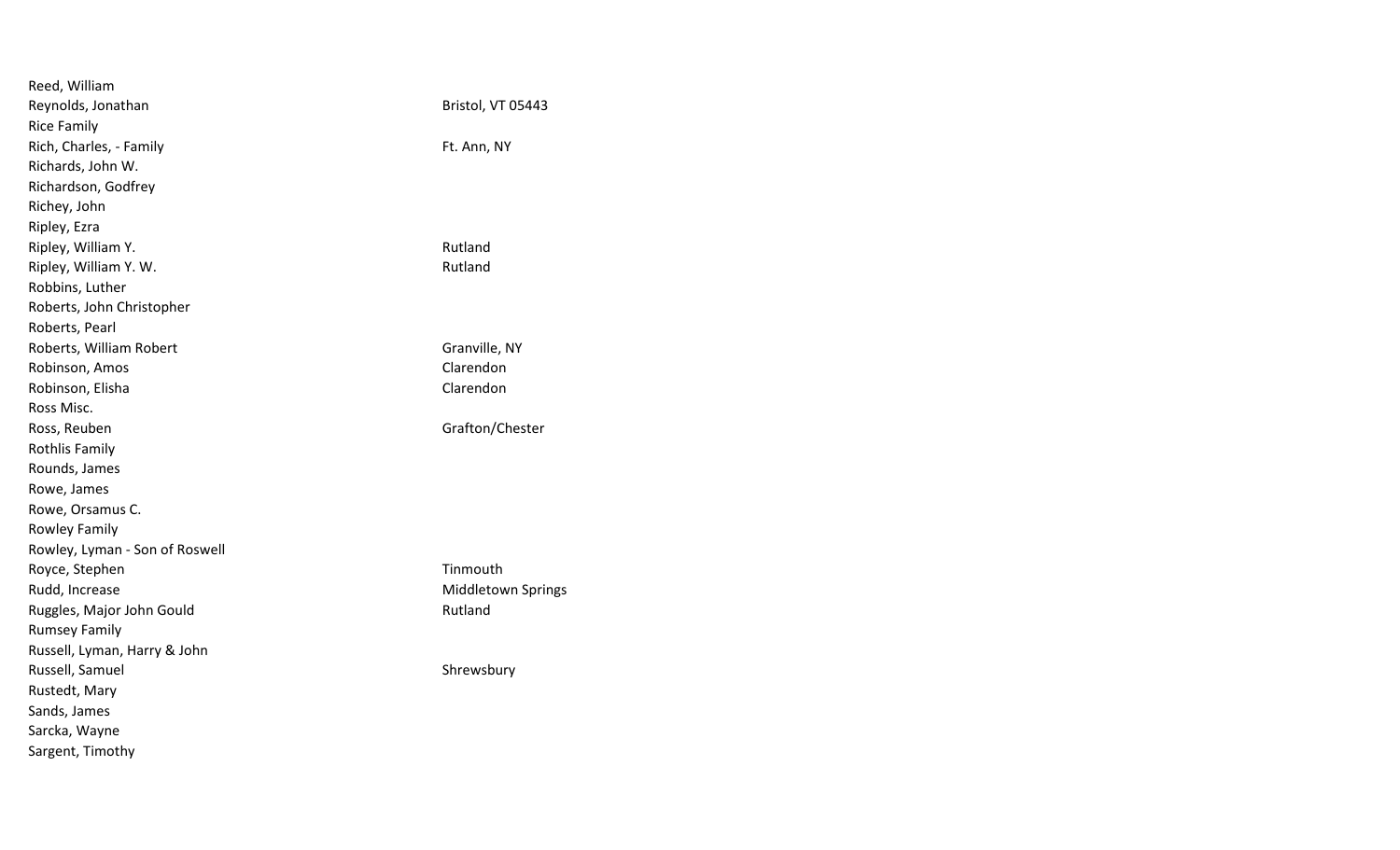| Sawyer, George & Sarah          |                       |
|---------------------------------|-----------------------|
| Sawzak, Alexander               | <b>West Rutland</b>   |
| Schryver                        |                       |
| Scovill, D.W.                   | Castleton             |
| <b>Scovill Family</b>           | <b>Rutland County</b> |
| Seward, Jedediah                |                       |
| <b>Shackford - Chambers</b>     |                       |
| Sharp, Richard                  | Mendon                |
| Shaw, Edmund P.                 |                       |
| Shaw, John                      |                       |
| Shedd, Frances                  |                       |
| Sheldon, Rex Preston            | Rutland               |
| Shippee, Adaline                |                       |
| Slattery, Catherine             |                       |
| Sliter/Sleighter                | <b>Rutland County</b> |
| Smith, Arthur Henry             |                       |
| Smith - Bishop                  |                       |
| Smith, Julanne Sharrow          | Shrewsbury            |
| Smith Misc.                     |                       |
| Smith, Nathan                   | Shrewsbury            |
| Smith, Samuel (R. Clarke Smith) |                       |
| Smith, Solomon                  | Rutland               |
| Southmayd, Rev. Jonathan        | Castleton             |
| Southwick/Hatch                 | Rutland               |
| Southworth, Thomas              | Tinmouth              |
| Spafford, Col. John             | Tinmouth              |
| Spencer, Abel & Benjamin        |                       |
| Spencer, Ezra/Whitney           |                       |
| Spencer, Princess Diana         |                       |
| Sperry, Madelyn (Carswell)      | Rutland               |
| Sproat/Keyes                    |                       |
| Squires/Hendee & Misc.          |                       |
| <b>Staats Family</b>            |                       |
|                                 |                       |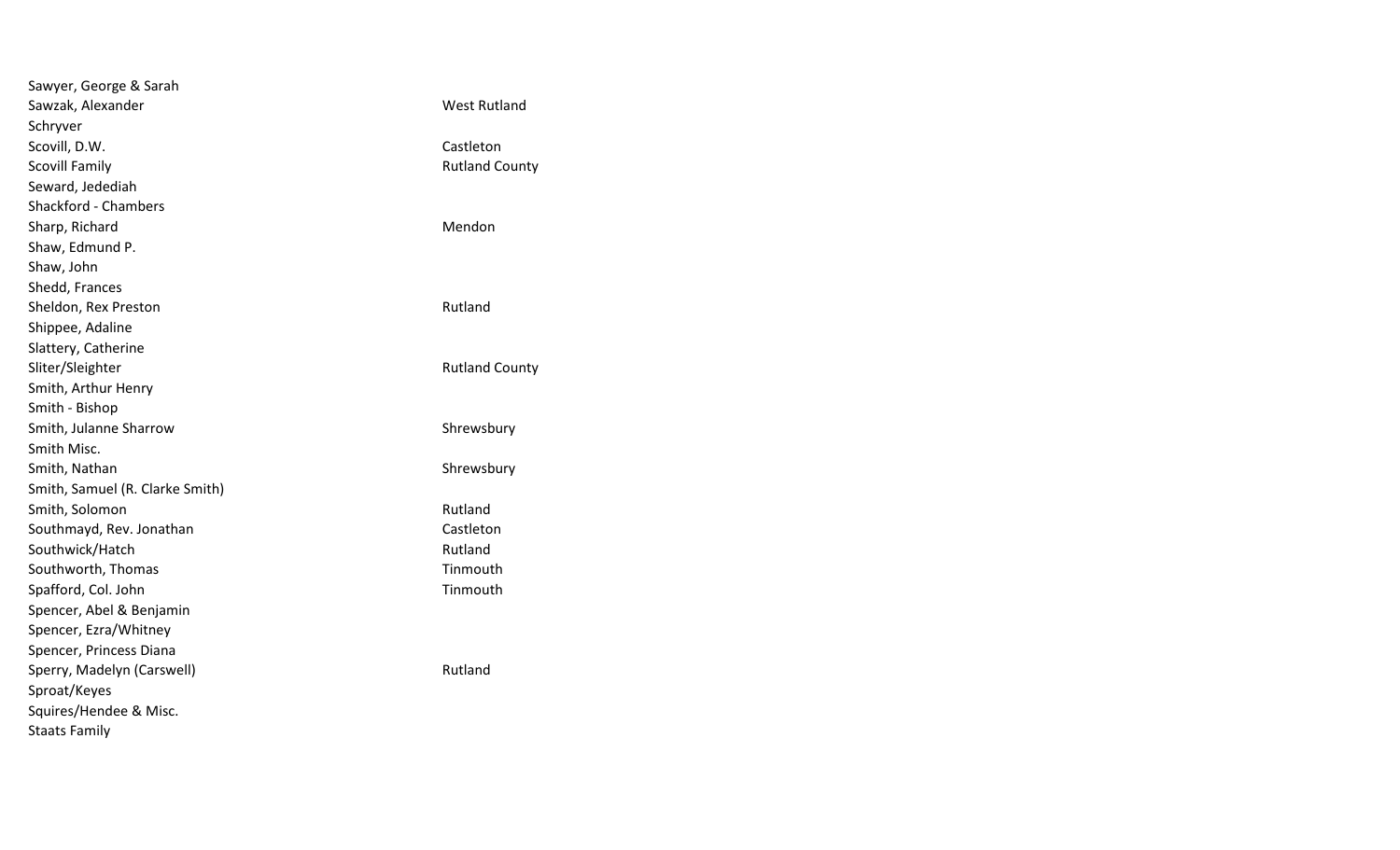| Stafford, Katherine            | Rutland       |
|--------------------------------|---------------|
| Stafford, Robert A.            | Rutland       |
| Stafford, Robert               |               |
| Stamos, Barbara (Colwell)      |               |
| Standish, Lemuel               | Fair Haven    |
| Staples, Asa                   |               |
| Stark, Samuel                  |               |
| Stearns, Isaac                 |               |
| Steele, Rev. Joseph            | Castleton     |
| Sherlock, Michael              | Wallingford   |
| Stevens, Roger, Abel & Misc.   | Pittsford     |
| Steward, Daniel                |               |
| Stickney, J. Carlton, M.D.     | Rutland       |
| Story, Ann, Life Story & Notes |               |
| Strange, Lucy                  |               |
| Stratton, Isaac & Ichabod      | Clarendon     |
| Streeter, Misc.                |               |
| Strong, Henry                  | Rutland       |
| Strong, John, Misc.            |               |
| Strong, Moses & Ruggles G.C.   |               |
| Strong, Moses - Son of John    | Rutland       |
| Sullivan, Anthony              |               |
| Sullivan, John                 |               |
| Summer, John                   |               |
| Sutherland, Fanny              | Rutland       |
| Swan Family (John) #1          |               |
| Swan Family (John) #2          | Lunenburg, MA |
| Swan, Misc.                    |               |
| Taft, John                     |               |
| Tambling, Sampson              | Cornwall      |
| Tarbell                        | Mt. Holly     |
| Tatro, Moses                   |               |
| <b>Theil Family</b>            |               |
|                                |               |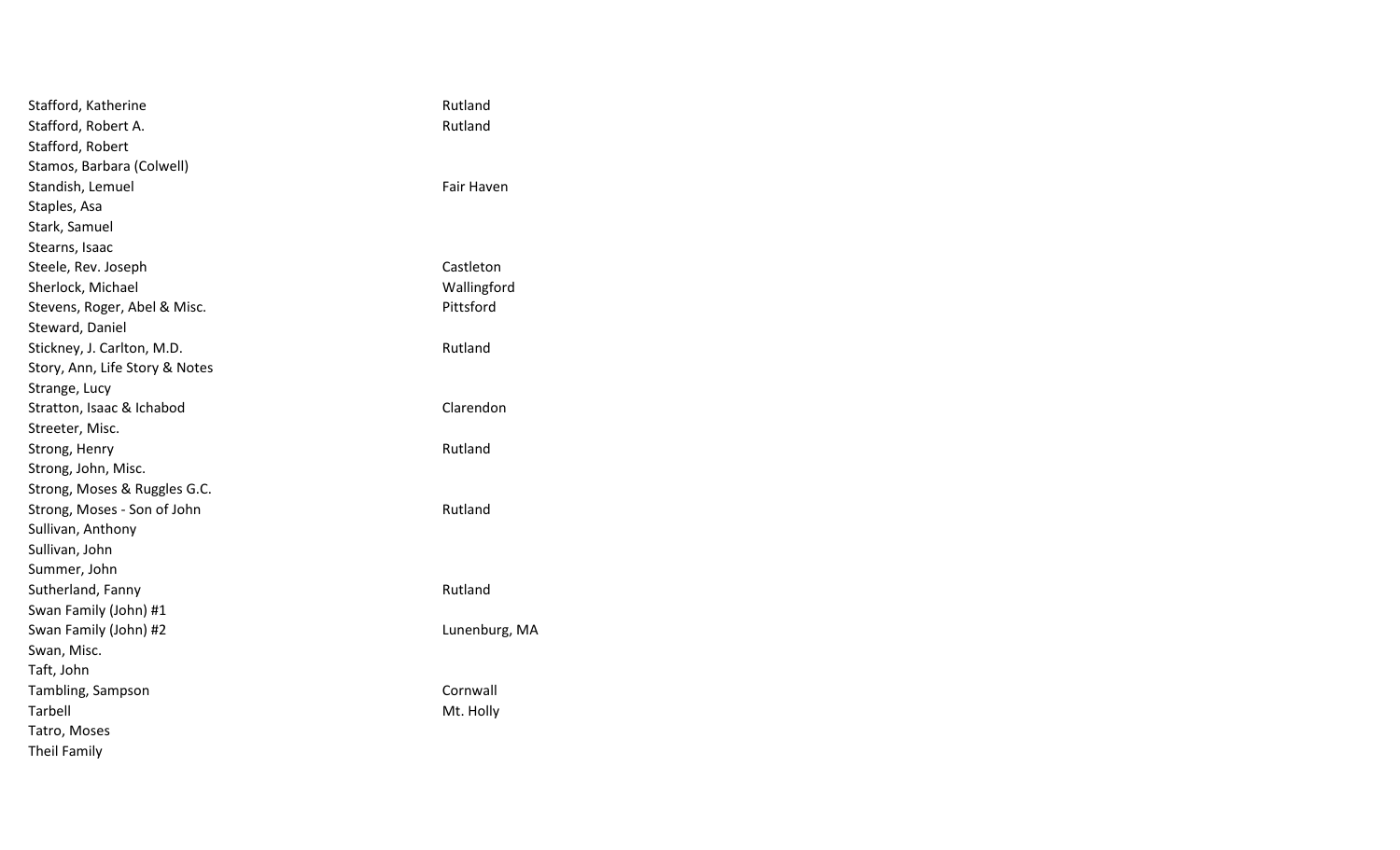| Thomas Misc.                                | Rutland Co.                       |
|---------------------------------------------|-----------------------------------|
| Thomas, Selah                               | Poultney & Rutland                |
| Thornton, Stutely & Joseph                  | Clarendon                         |
| Thrall                                      | Rutland                           |
| Thrall, Samuel - Stichter                   |                                   |
| Tisdale, Israel                             |                                   |
| Todd, John & Timothy                        |                                   |
| Todd, Ruel                                  | Mt. Holly                         |
| Towne, Wilard/Williams                      |                                   |
| Travalini                                   |                                   |
| Tripp, Abiel                                | Bridgewater                       |
| Tuller, Reuben                              | St. Albans                        |
| Tupper, Horace                              | <b>Brandon</b>                    |
| Turner, Jonathan                            |                                   |
| <b>Upton Family</b>                         | Benson                            |
| Vaughn, James                               |                                   |
| Walker, William                             | Castleton, Burlington, Ferrisburg |
| Walsh, James, Julia & Mary (Tiny) Catherine |                                   |
| Walsh/Welch, Michael                        |                                   |
| Walsh/Welch, Michael & Catherine            |                                   |
| Ward, Rev. David                            | Wells, VT                         |
| Ward, Eveline Theresa                       |                                   |
| Warren, John                                | Middlebury                        |
| Warren, Seth                                | Chittenden/Pittsford              |
| <b>Waterman Family</b>                      |                                   |
| <b>Weaver Family</b>                        |                                   |
| Weeks, Newman                               |                                   |
| Welch, Linda                                | Rutland                           |
| Wells, Jonathan                             | Sudbury                           |
| Westcott, Ephraim                           |                                   |
| Wheeler, Abigail                            | Pittsford/Brandon                 |
| <b>Wheeler Family</b>                       | Castleton                         |
| Wheeler, Fred                               |                                   |
| Wheeler, Marcellus                          |                                   |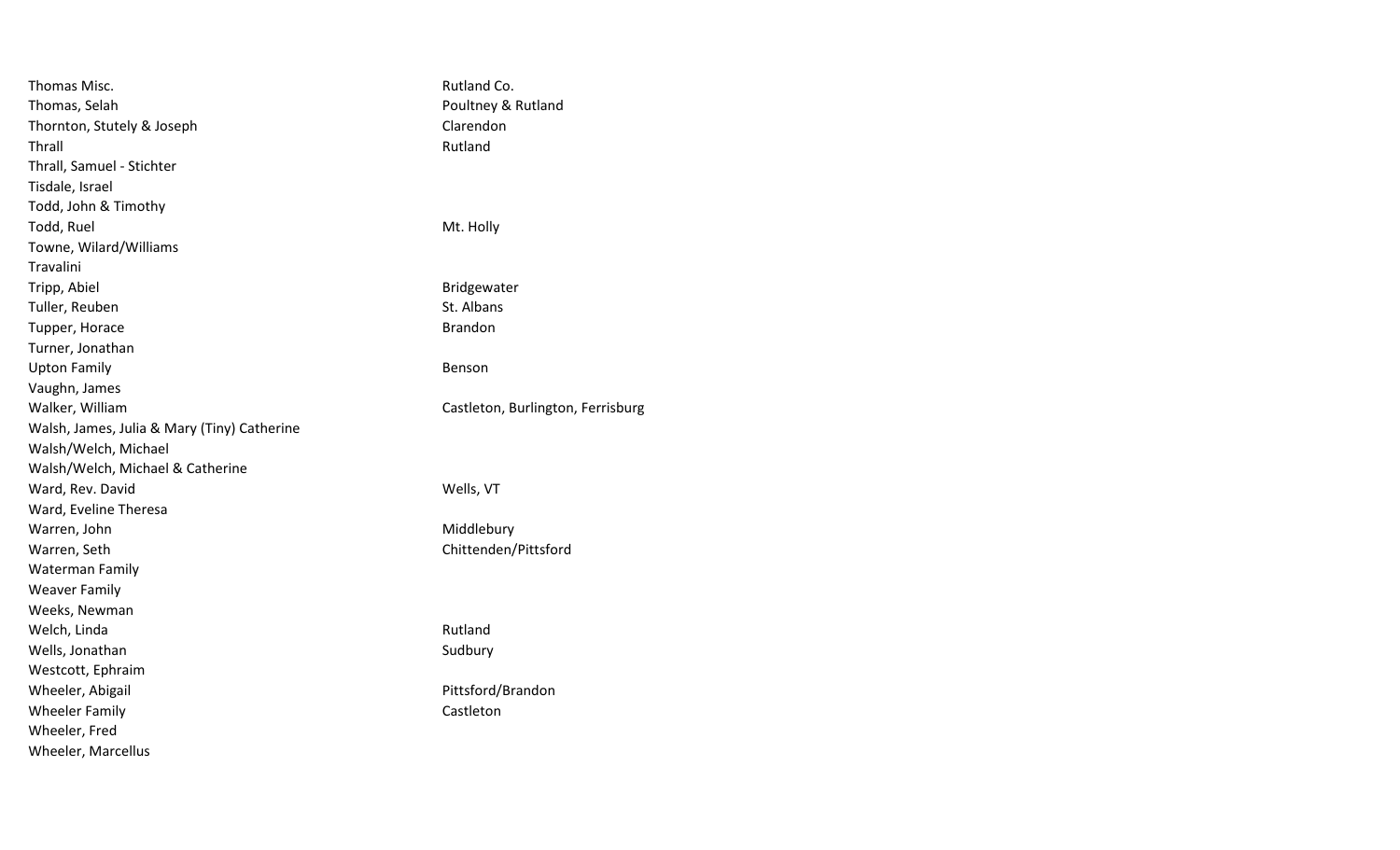| <b>Wheeler Misc.</b>                    |                              |
|-----------------------------------------|------------------------------|
| Wheeler, Obadiah                        | Rutland                      |
| Wheeler, Obadiah                        |                              |
| Wheeler, Raymond                        |                              |
| Whipple, Elijah                         | Shaftsbury, VT               |
| Whipple Misc.                           |                              |
| Whipples                                | Ipswich, MA                  |
| White, Caleb                            | Middletown, VT               |
| White, Cutler James                     |                              |
| White, Henry & Others                   | Rutland                      |
| White, Horace                           |                              |
| Whitlock, Levi                          | Castleton                    |
| Whitney                                 |                              |
| Wilder, Charles                         | Shrewsbury                   |
| Wilkins, Selah & Misc.                  | Pawlet                       |
| Willard, Capt. Jonathan & Simeon Family |                              |
| Willard, William & Henry                | Middletown, VT               |
| Williams, John & Rev. Porter            | Tinmouth                     |
| Williams, Olney                         | Danby                        |
| Williams, Samuel P.                     | Chittenden/Mendon            |
| Willis/Wyllys, Hawks                    |                              |
| Wilson, Cassius Irving 1957             |                              |
| Wilison, Curtis                         | Addison Co.                  |
| Wing                                    |                              |
| Wood(s), James                          | Danby                        |
| Wood, James                             | Hartford, VT                 |
| Wood, Misc.                             |                              |
| Woodbury, Levi                          | Canterbury, CT/Castleton, VT |
| Woodfin, John N.                        | Rutland                      |
| Woodward, Dr. Adrian T.                 |                              |
| Worden                                  |                              |
| Wright, Asahel                          | Hubberton                    |
| Wright, Misc.                           |                              |
| Wright, Simeon                          |                              |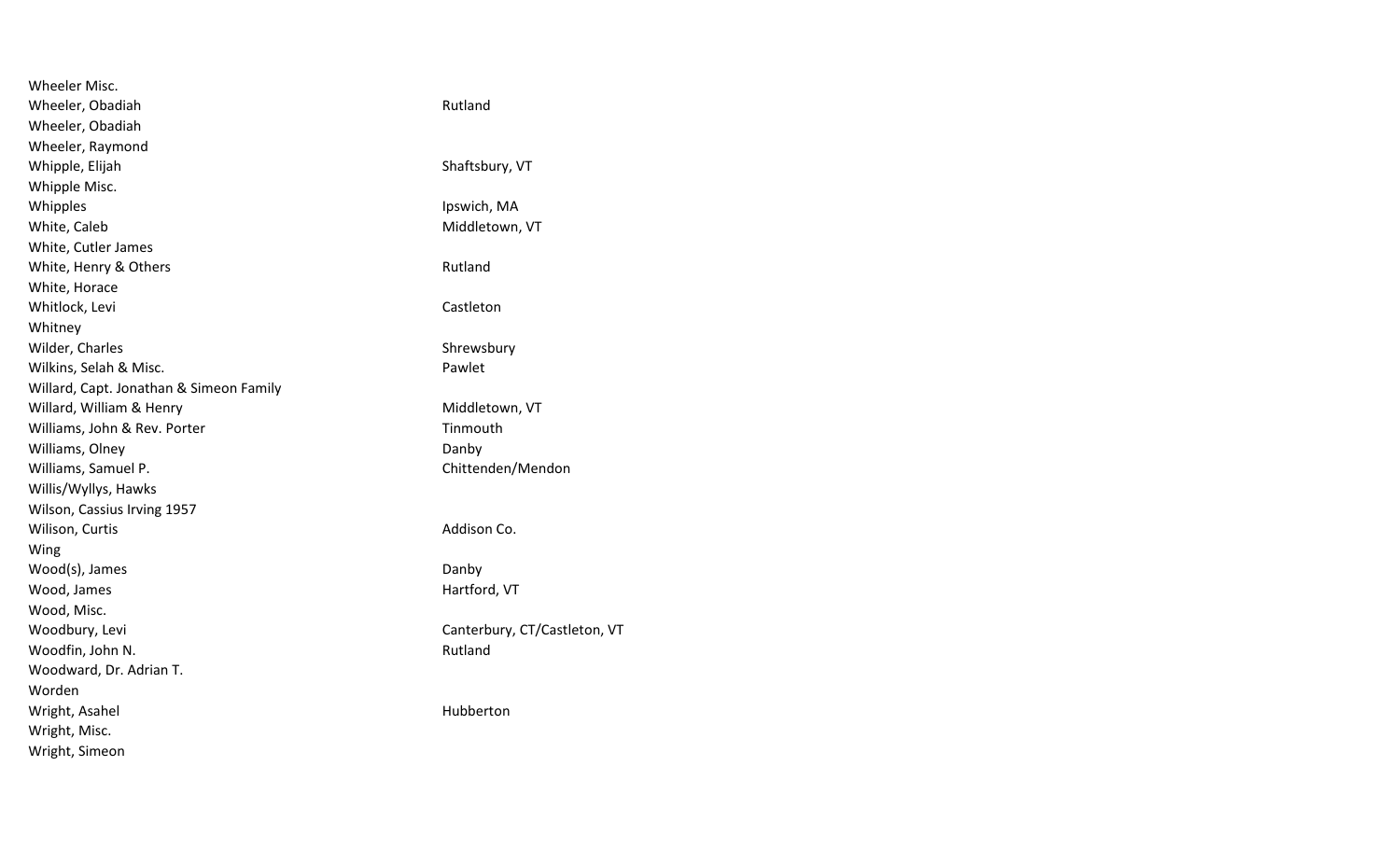Wright, Simeon **Rutland** Wyman Tinmouth, VT Yaw/Yeaw Family Yuliano, Carmino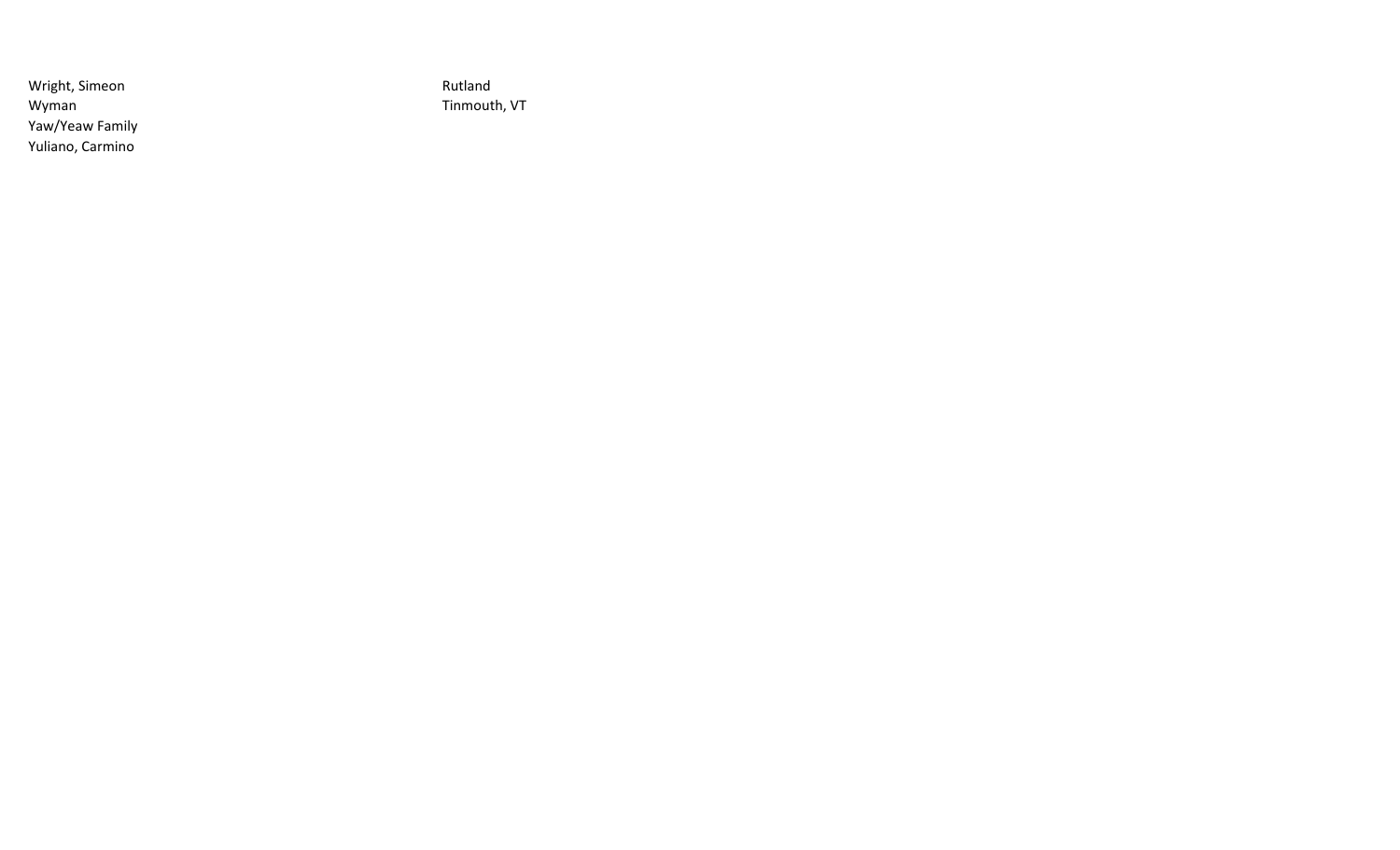and Moses Wright See Zopher Adams of Ira & Castleton

Desc. Of Samuel Allen of Clarendon

Married Mary Hunt daughter of Nathan Hunt. True line desc of Wheeler, Lloyd desc of Orlin Dougtlass Addison VT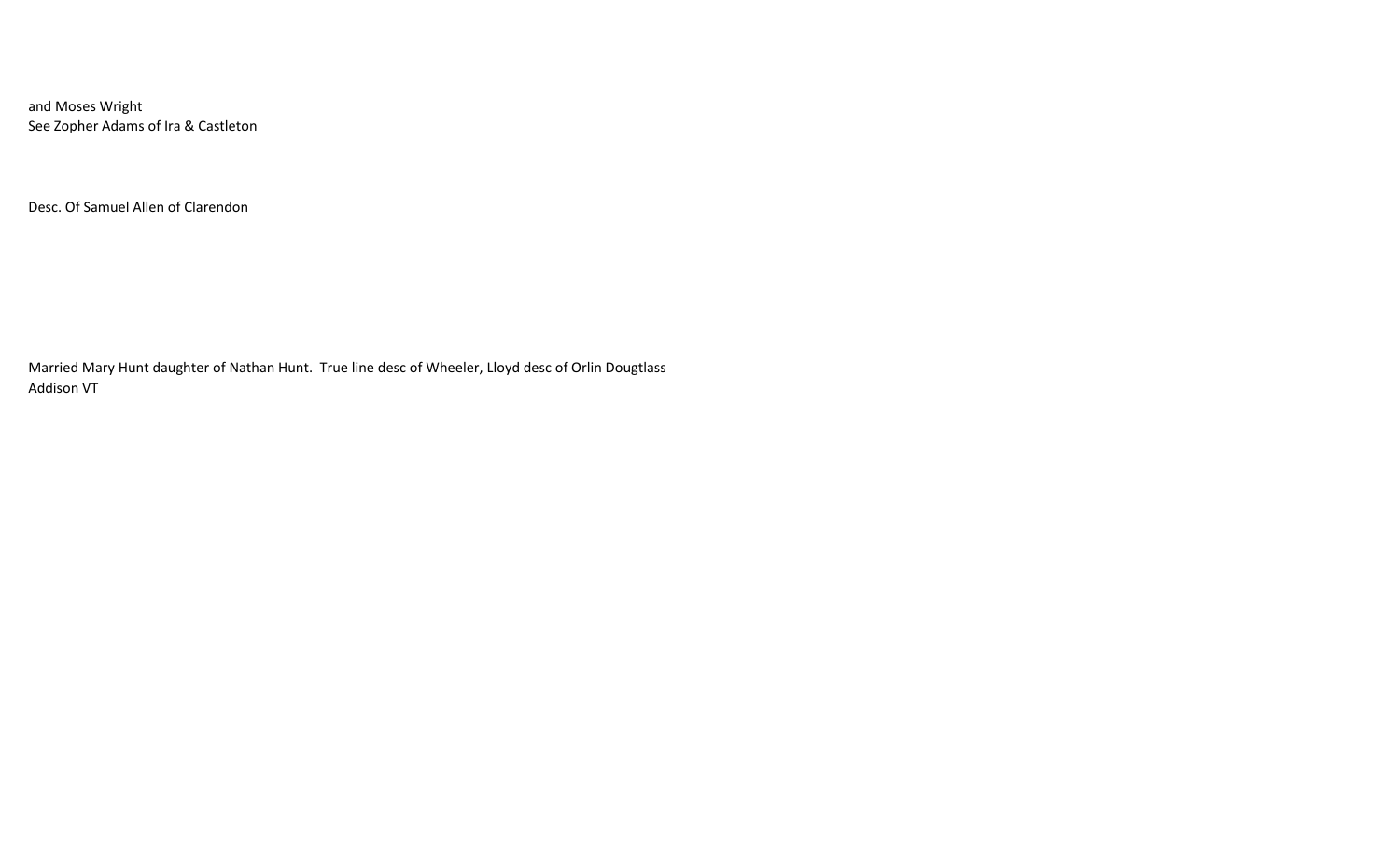ne. Perkins. Connected to Bagley, Perkins Burditt families

Also see David Drake

Jane - wife, Jeremiah - child, Joseph - Child & Lawrence - child

Connected names - Sherman, Harwood, Lyon, Jones Married Judith Poole 1720 John 1574 to Joseph 1784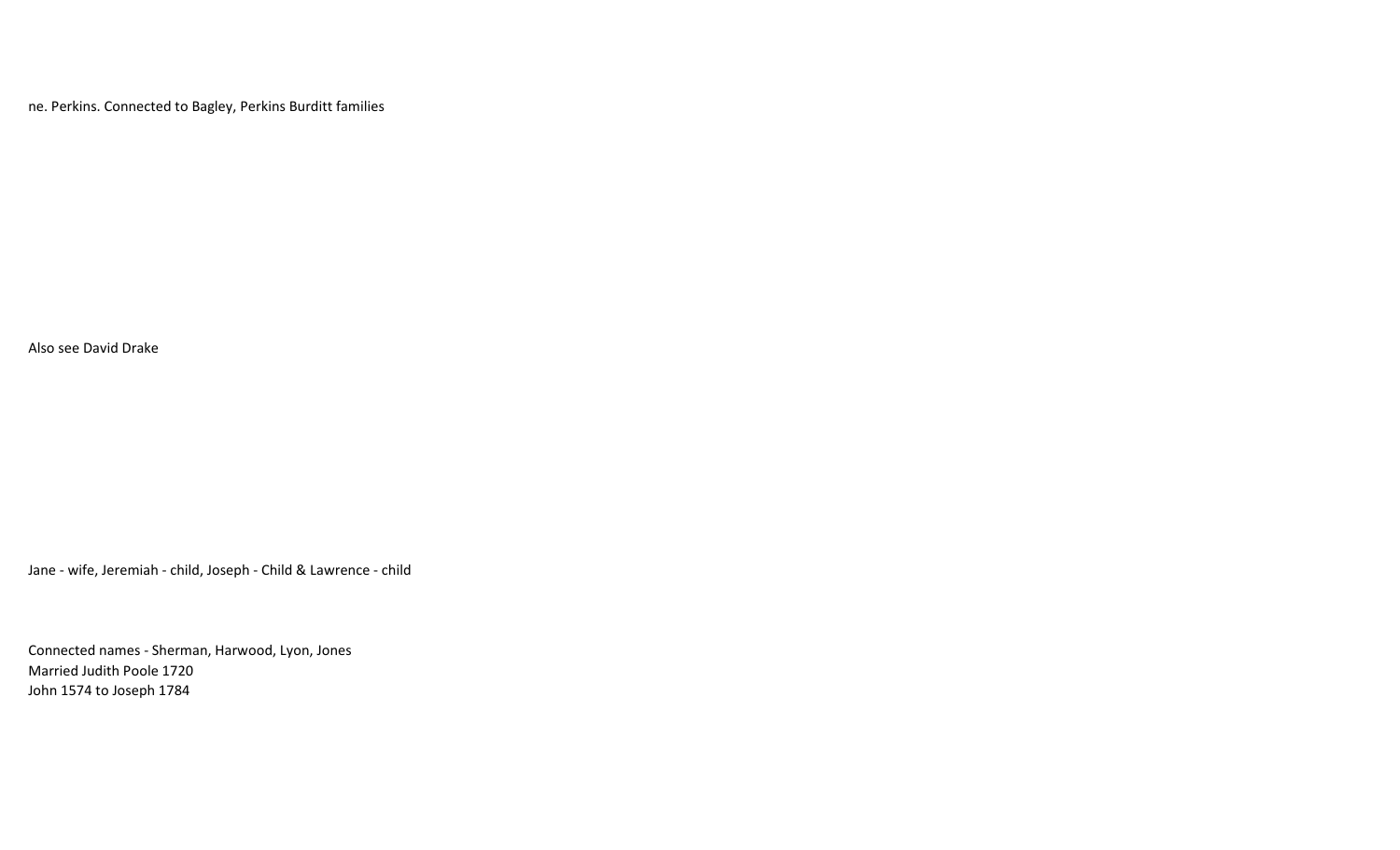See Mendon Families

Brown, Pierce

Misc

See John Brooks Misc Geneology Kathie Marynik

Brown Ephraim Pamplet 1986

See G. R. Kenney m Willard Osgood son of Luke Osgood & Olive Draper Also see Bagley & Eayers

Father, Tom Burke. See McLaughlin

Also see Correspondence - Lydia Long

See Stickney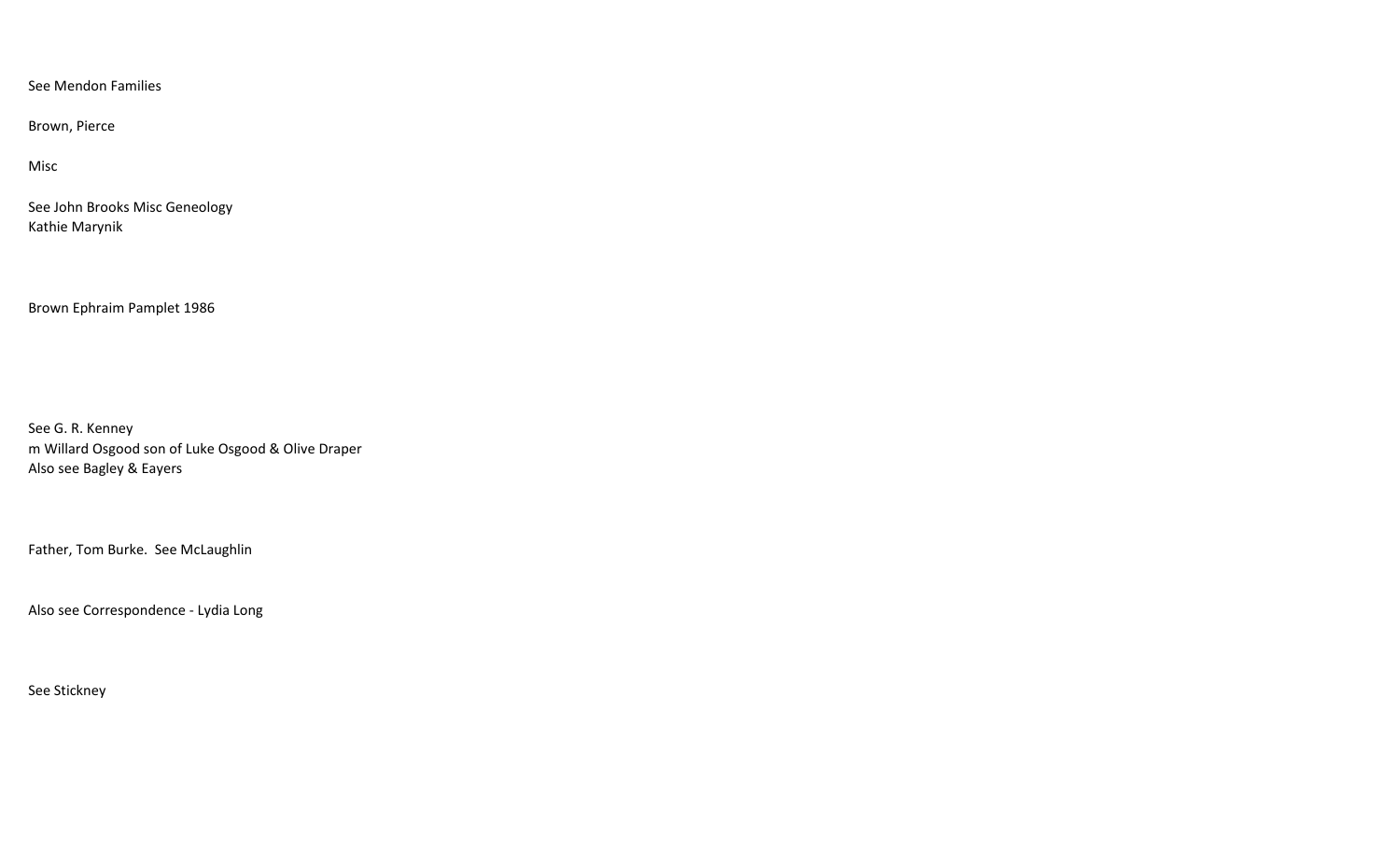Walter, Robert & Hazel

Azor, Dammaris

Married R. Perry

Chatterton/Doolittle See Correspndence

See Card in Marval Swax card box

See index in file Married Sarah Dow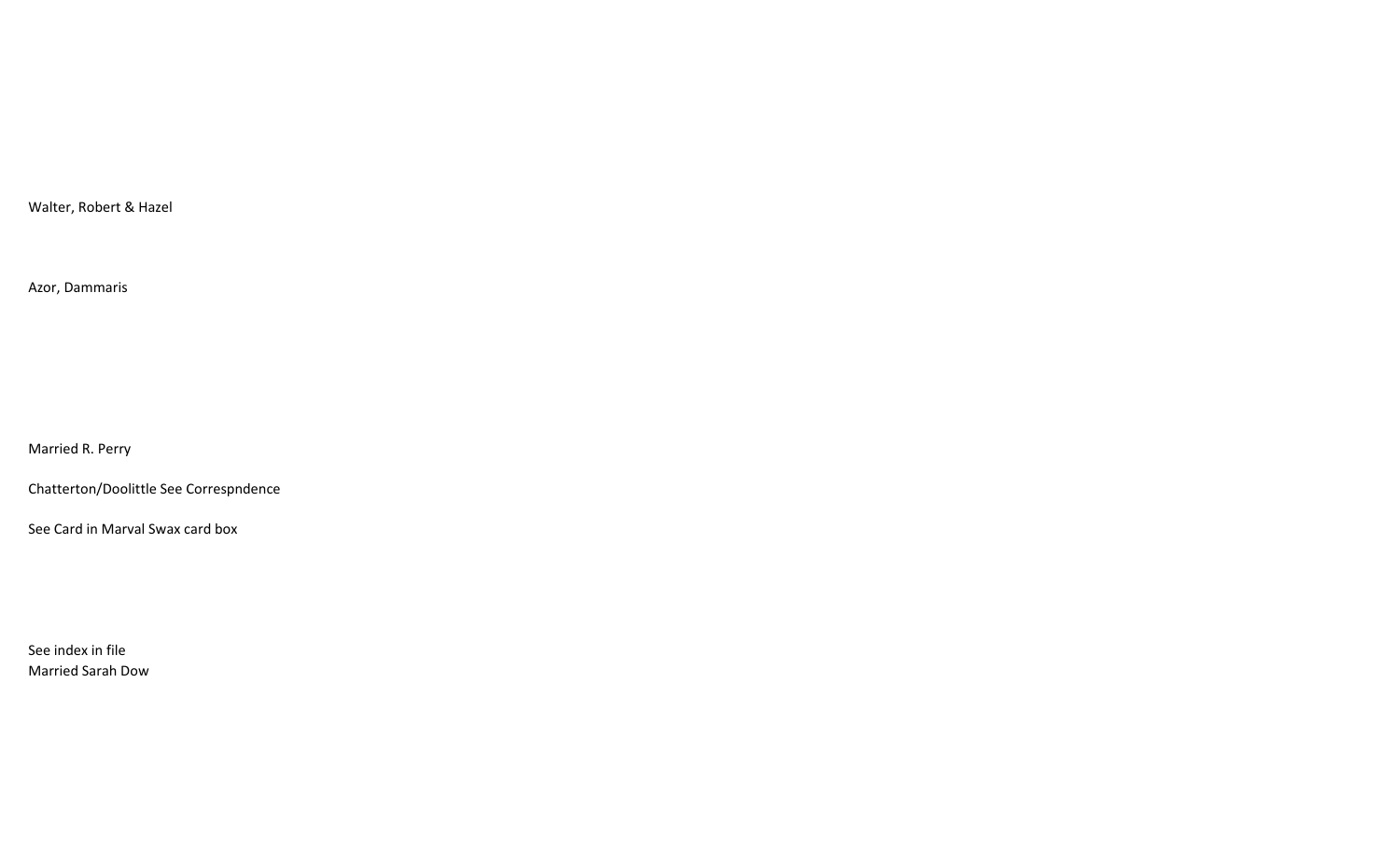## 2. Cook Misc

Copley, Johm M. Church Copley, Ida Louise Arthur J., Harriet Martin (Hattie Martin), Thomas, Joseph, Pauline, Victor,Mary Adaline, Enos George, David, Leonard Irene Flora Also Taylor Roger Harlow Nichols Married Eunice Louise Pierce

Starteed by: Thomas Ross

Cummingham, Elijah, Rutland Desc. John Currier Rev. brother of Grace Espicopal priest in Bellows Falls

Linda Dalaba, Pennellville, N.Y. Herrick - Kelley- Read DAR ancestor of Marvel Swan

List of records filed by Ann Story Chapter, Ect. Spicer Genealogy , Samuel, John, James, Hiram and Samuel Spicer

A sketch of his life with record of earlier descendants By Horace Davis Wife Susan Dyer daughter of Alanson & Emily Adeline (Fisher) Dyer Mayflower & Magna Charta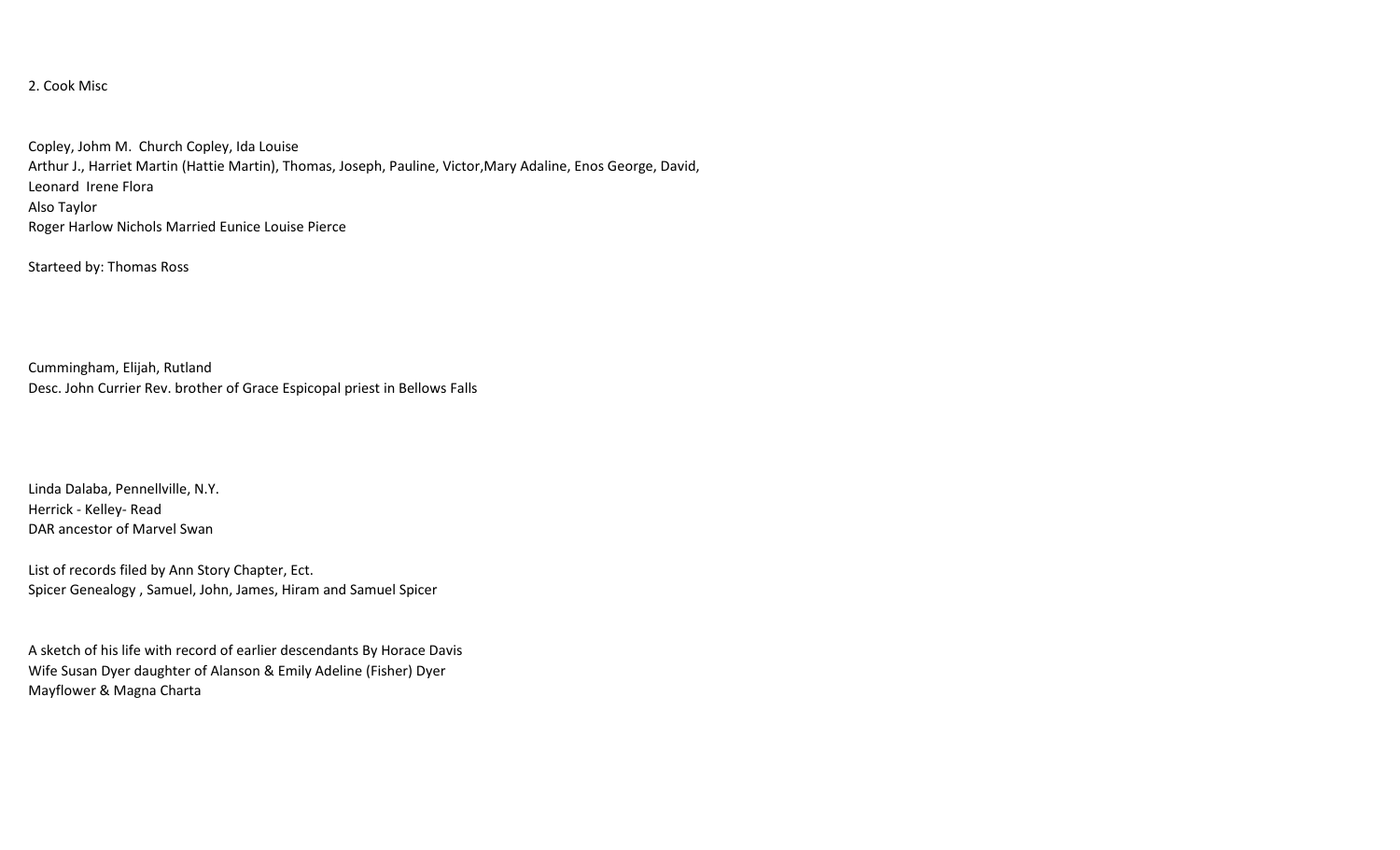x ref Briddget Waters

2 files

Ancestors of Warren Dexter of Rutland

Spouse Elizabeth, Winchester NH - Rutland - Brandon

Fagan, Mary Ellen

Ladd, Sarah

Emma, Esther, Chandler Desc. of Thomas See Index Card w/14 names listed.

Eddys of Chittenden

Also See Kenney

Ref - Emilie Plante - wife

Tuttle - Cooley- Wing Eliz. Cox Collection, Ti. NY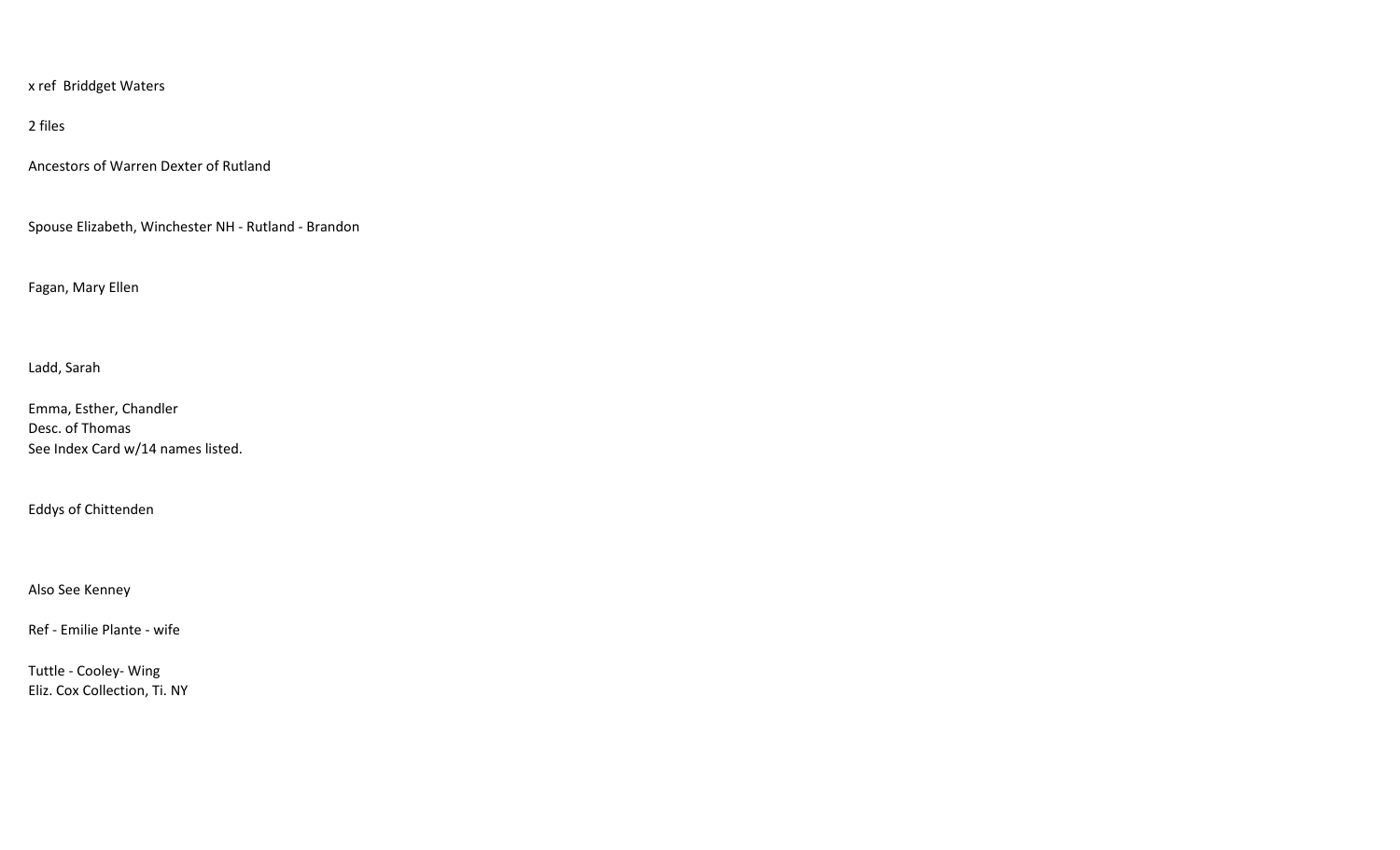Harriet E. Clough, wife, M. Swan notes from Rutland City Records - Field, Abnes 1837 Bible

J.Baker, Boutwell, Warnes, Parker, Stewart, Ellenwood James, Franklin Kellogg

Birth Records - Red notebook, Father of Dorothy Fisk Potter Green notebook - Certificates of Death

See Fern Edson

See Nath'l Blood

also Branch

See Ruel Todd Dau. Of Charles Cross ref - Hannah Mallory Wife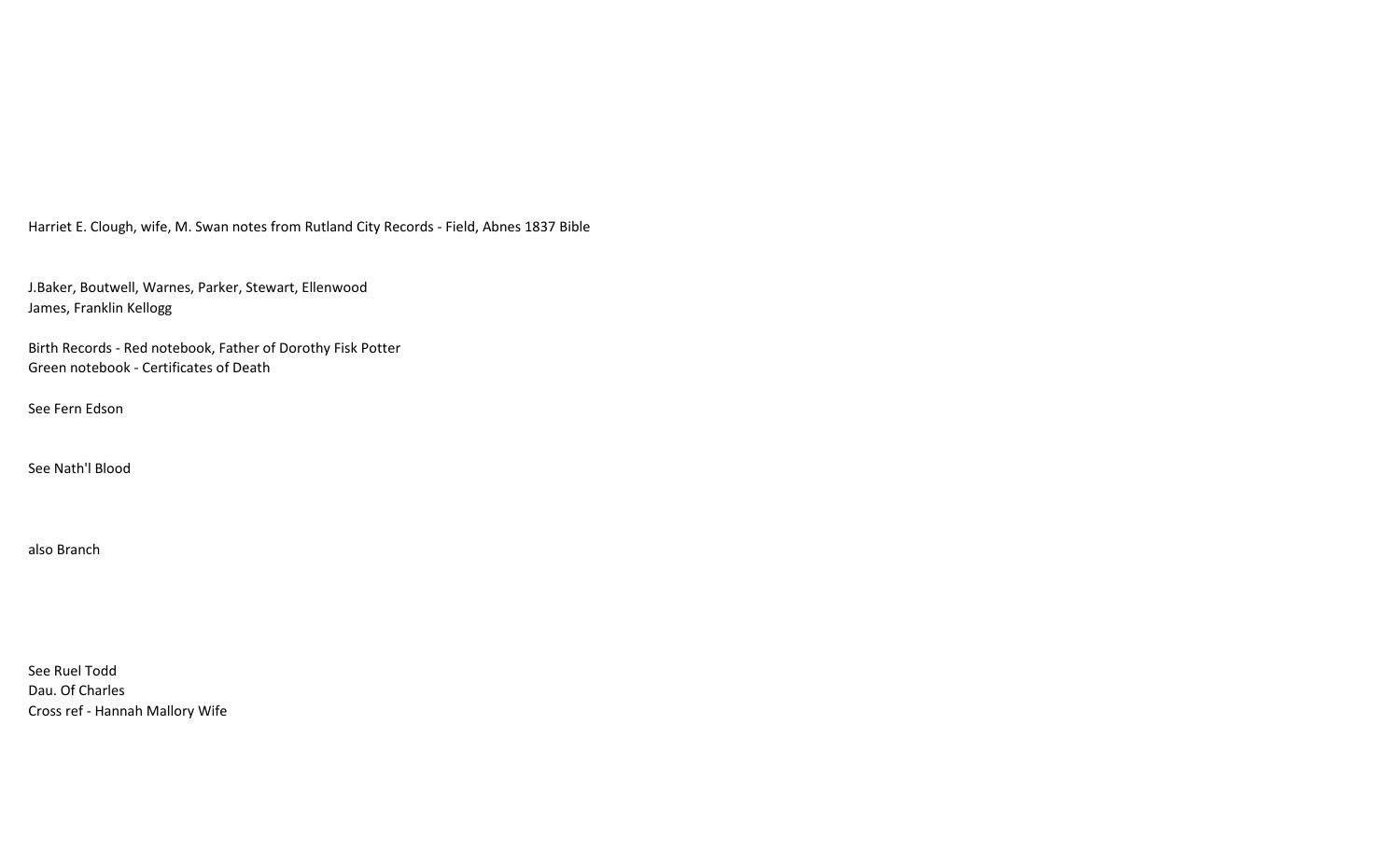See Ruel Todd (?)

Dorcas Mead

from Vermont Historical Society

See Alice Chase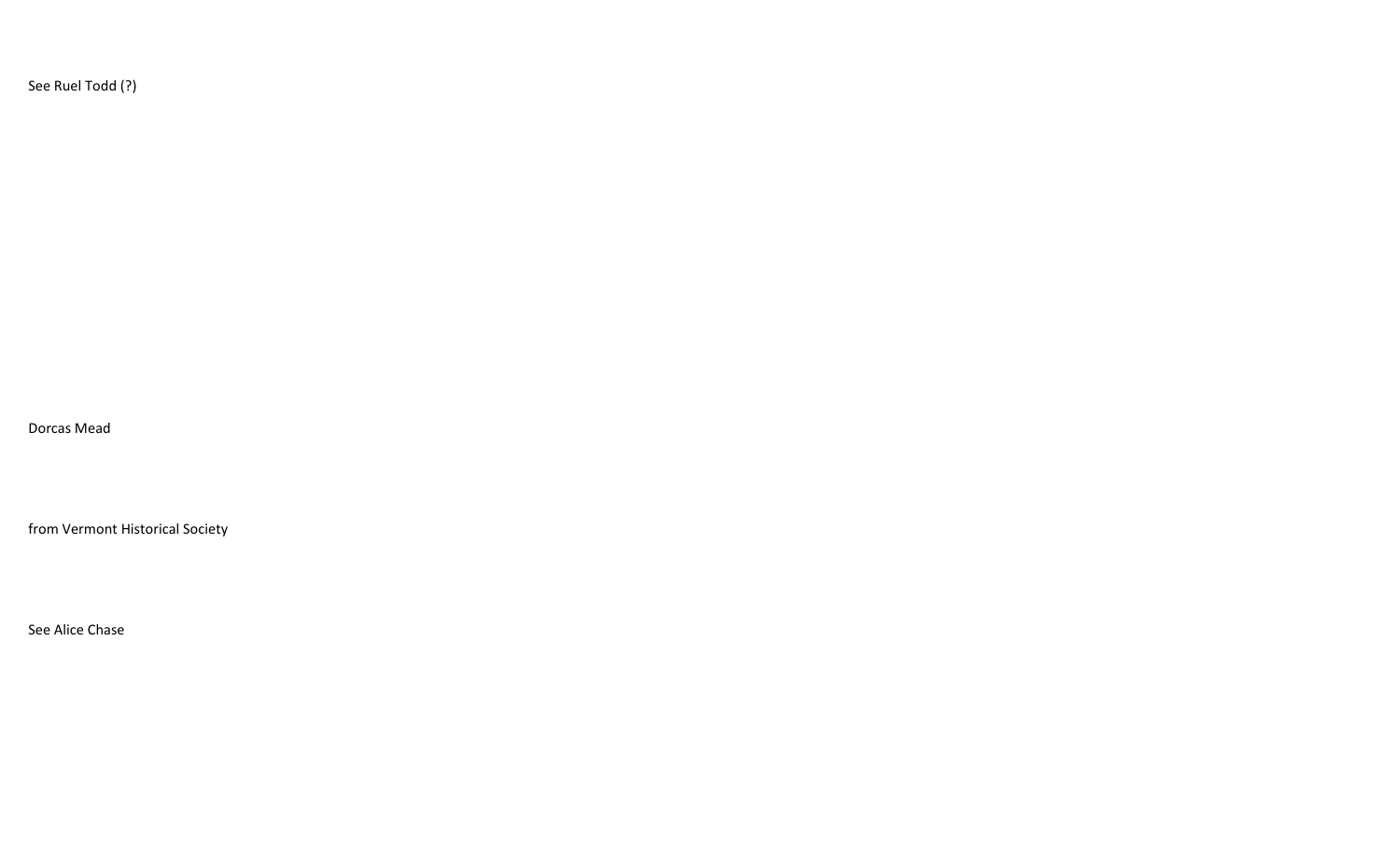See Ballou & Misc. Nephew of Dr. George Fox, 12 Cottage St., Rutland, VT

Married Julia Flynn

Married Sarah Reynolds

Josiah Howard - Danby/Clarendon, Samuel A. Howard Jr. - Rutland Howe Notes - Dorchester, MA; Howes, John - Ira/Poultney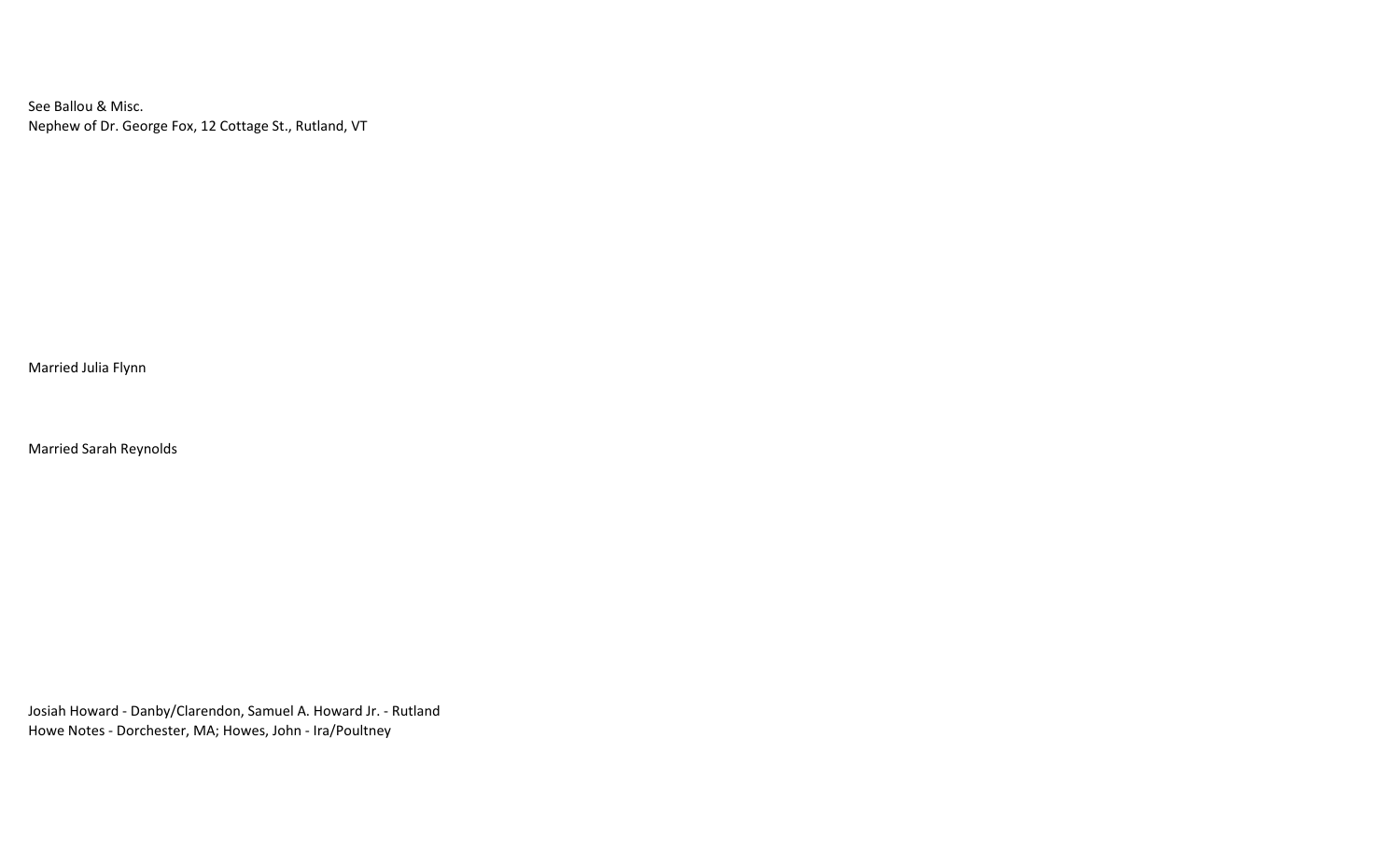### See Maxham

Genealogy

D. Hance File

Fuller, Ransom & Dutton Mayflower Married Dan Randall, Huguenot Line See also Bailey

Uriah Keith, Otis Keith

Laura & Alice photos Lorenzo Joseph, Edward Leo, James H. Kelloggs by Tim Hopkins, v.1, 1903 See Miscellaneous Genealogy Kendall - See Nathaniel Blood Kenny, Grace (Moore) Rutland Life member of Rutland Historical Society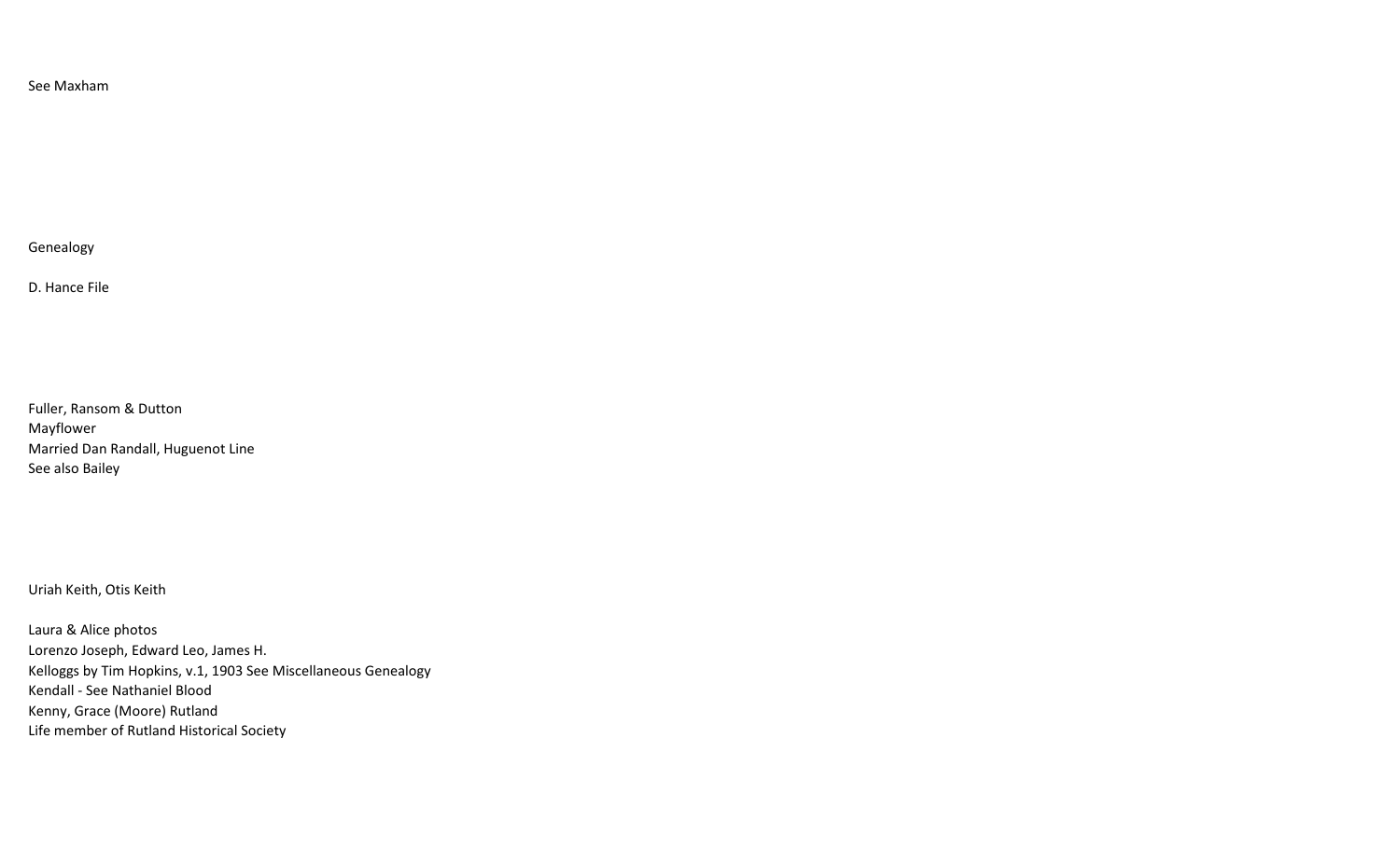# and Descendants

See K. Stafford, Rutland, Kinsman - Kinsman, Ezbon & John, Shrewsbury, MA - John & Eunice Merritt

Kiverland, John

Magna Carta

Descendant of Thomas Lee of Castleton

See Captain Jonathan Willard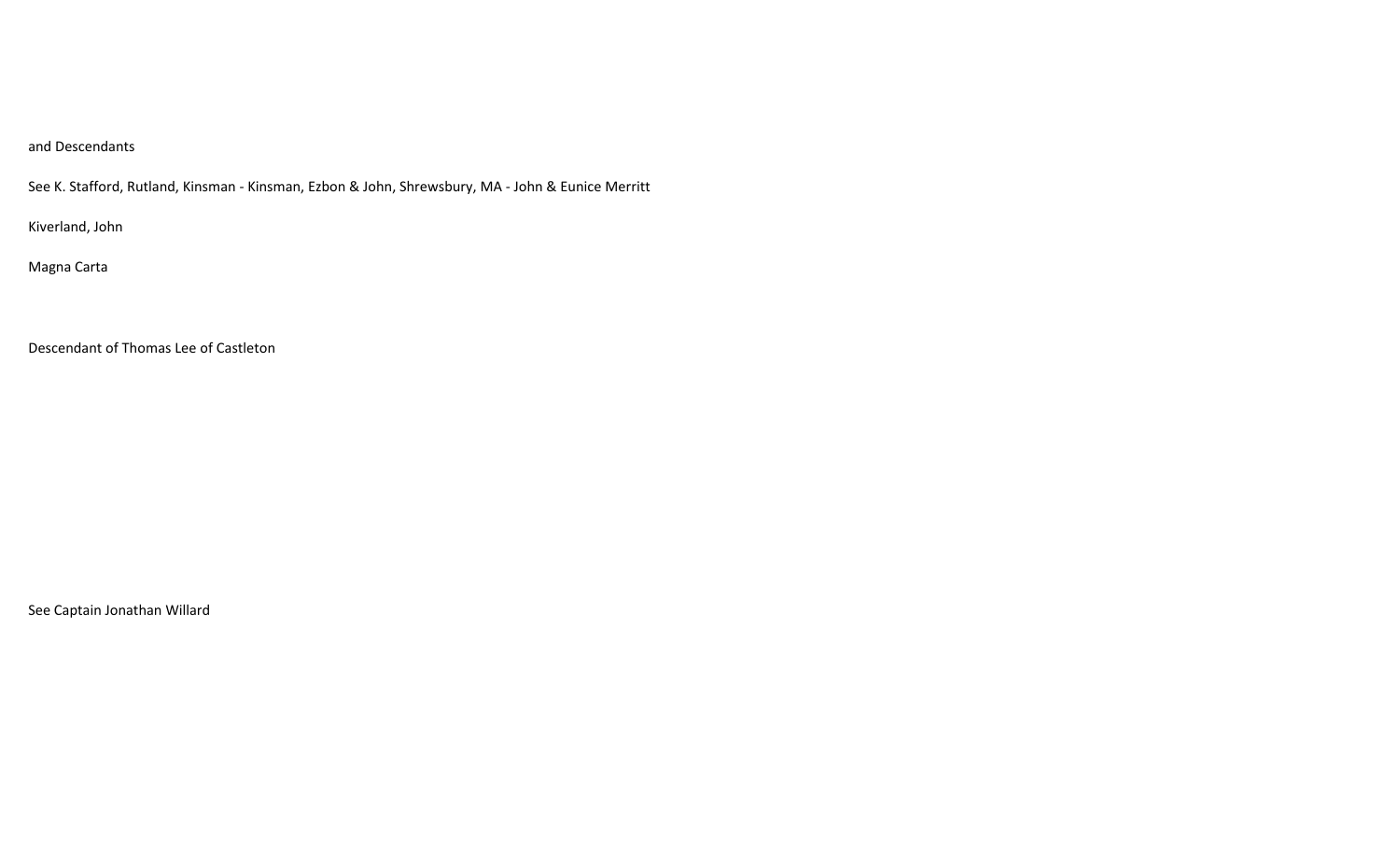Revolutionary War

#### Also Sunderland, MA

Francis Matteson of Clarendon, Irene Matteson of Shaftsbury, James Matteson of Mt. Holly, Irene Matteson Vaughn

Married Ernest Lamb

Genovesi, Norville

Michael, Patrick, John II, Honor, Bridget, Mary, Ellen, Michael, Margaret, Walter, William, Annie, Jane E., Mary Margaret Factory Fire, December 17, 1918

Baird Stone Makers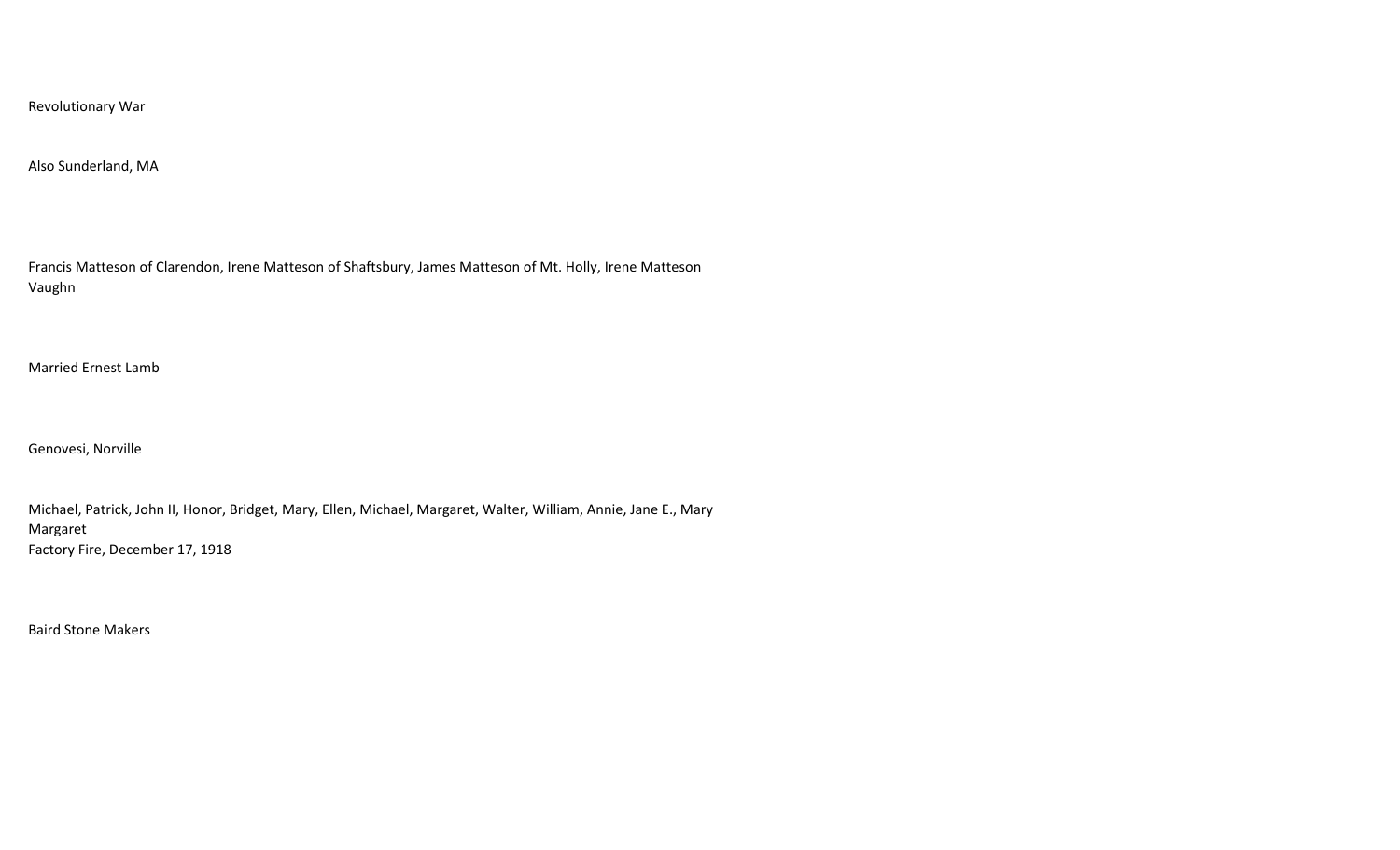Minister 1838-1852, Excommunications, Marriages (3), Notes on Rutland Centennial by C.K. Williams 1770- 1870

Married Elizabeth Bingham. Parish of Drumgooland, Moneyslane Division, townland Cloghskelt, County Down, Ireland

Roger to Jay - Also Stratton, Wilder & Wheeler. See Dawn Hance file

Married Elizabeth Austin

Married Charlotte Rice of Rutland, VT

Patrick Norton 1823 - 1893, married Catherine McLaughlin - died 1891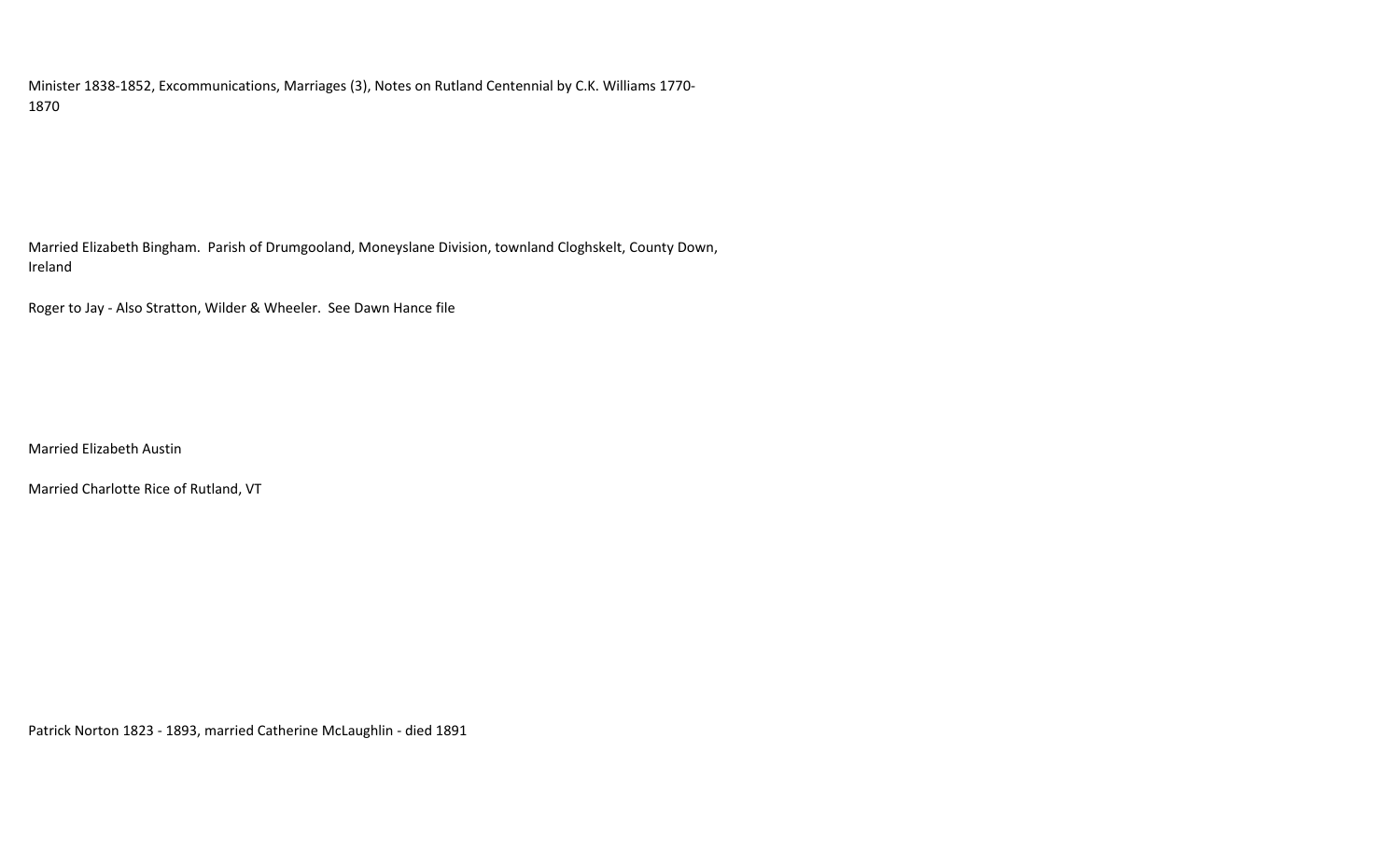Photo in frame - 4 year old, Wedding photo

Aaron, James, Robert

Flora Shorky Patnode

See blue/green notebook in Vital Records

Gamaliel Phillips See. A. Hall & Lydia Hall, Caleb Pierce - Shrewsbury/Mt. Holly, Amos Pierce - Poultney, VT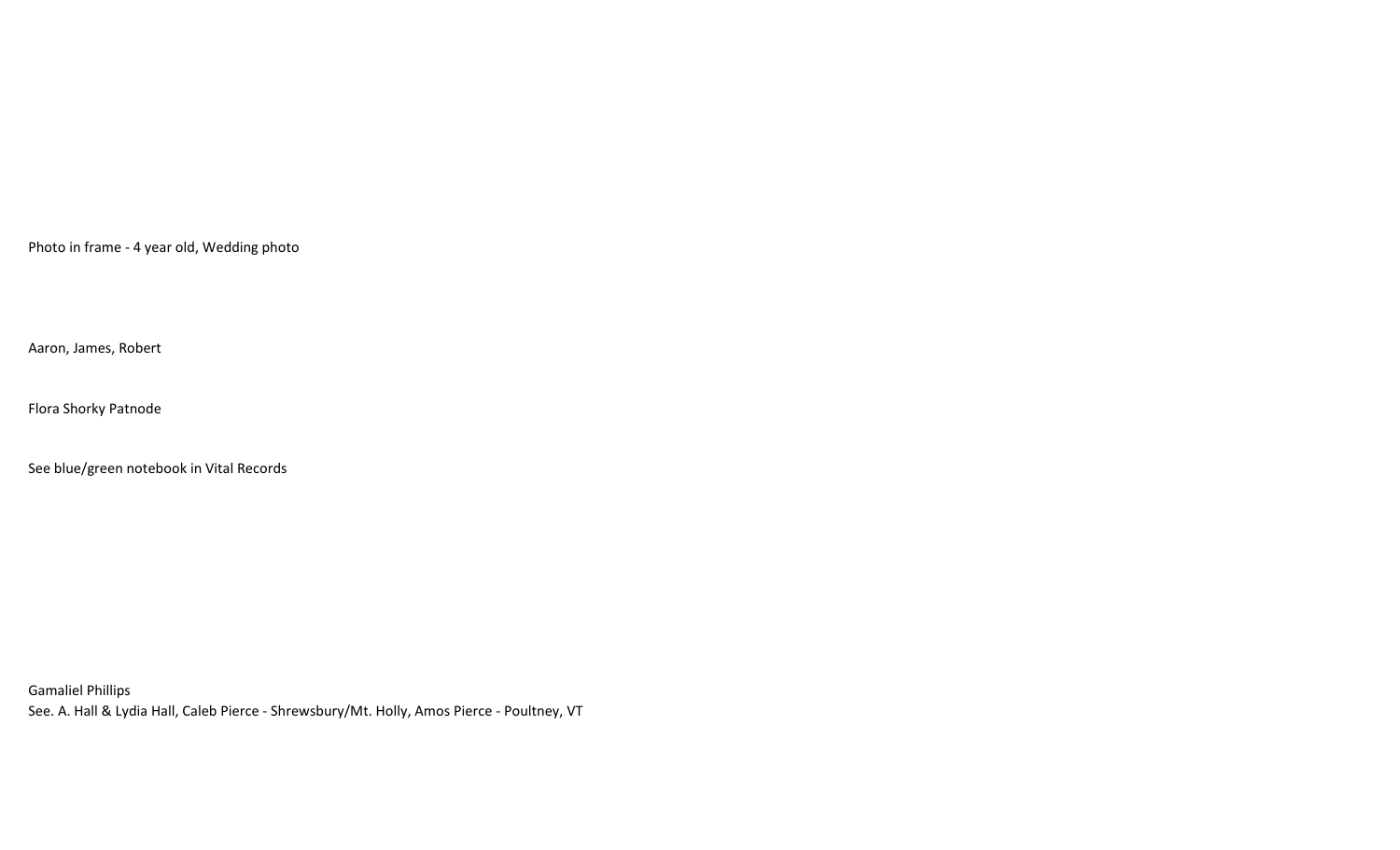Maria Bove, spouse See Samuel Pitts, David Heath, Mary Stark Pitts, See J.A. (Smith) Sharrow Wife, Caroline Bullock, See M.B. Frisch Bible entries

Czarnecki

2 Files Also see Tryon

See Maxham Reed, Dr. David - List of children see A. Reed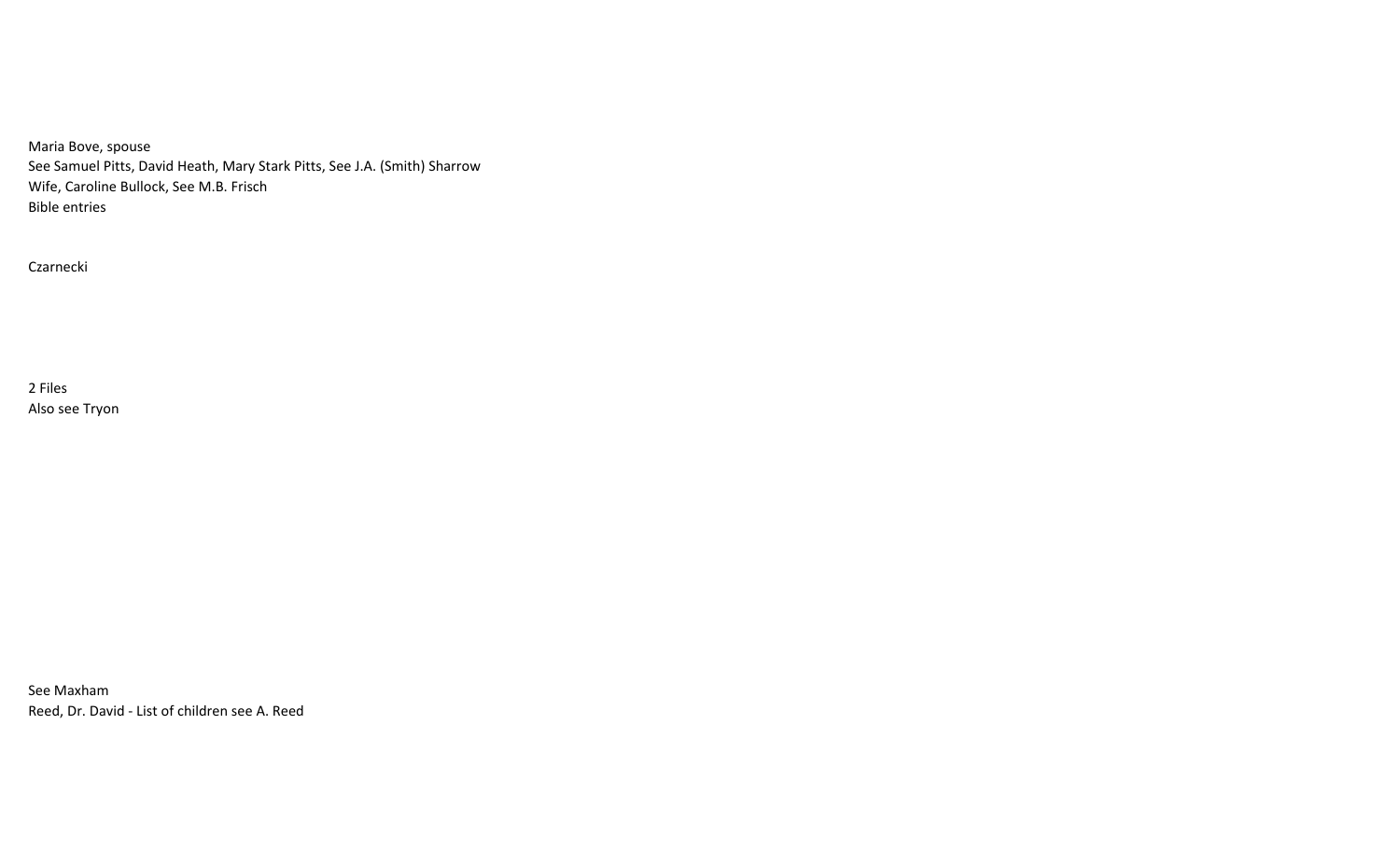See Dossie A. Ray - Ray, William Revolutionary War pension papers, from John Reynolds RD#2

Mayflower

Medal of Honor McLean, James Marble worker, 70 West St.

Duane G. Roberts, Fairfield, CT

Whitman, James and Marcus

Rowe, Laura and Edward Also Cheney & Dutton (From Barbara McManus)

Wife - Lydia Cole (Rudd Family Notes - Blue/Green Notebook Vital Records)

1985 - (Anne of Montpelier, VT, also of Cuttingsville, VT, 2 pages (Published Biography)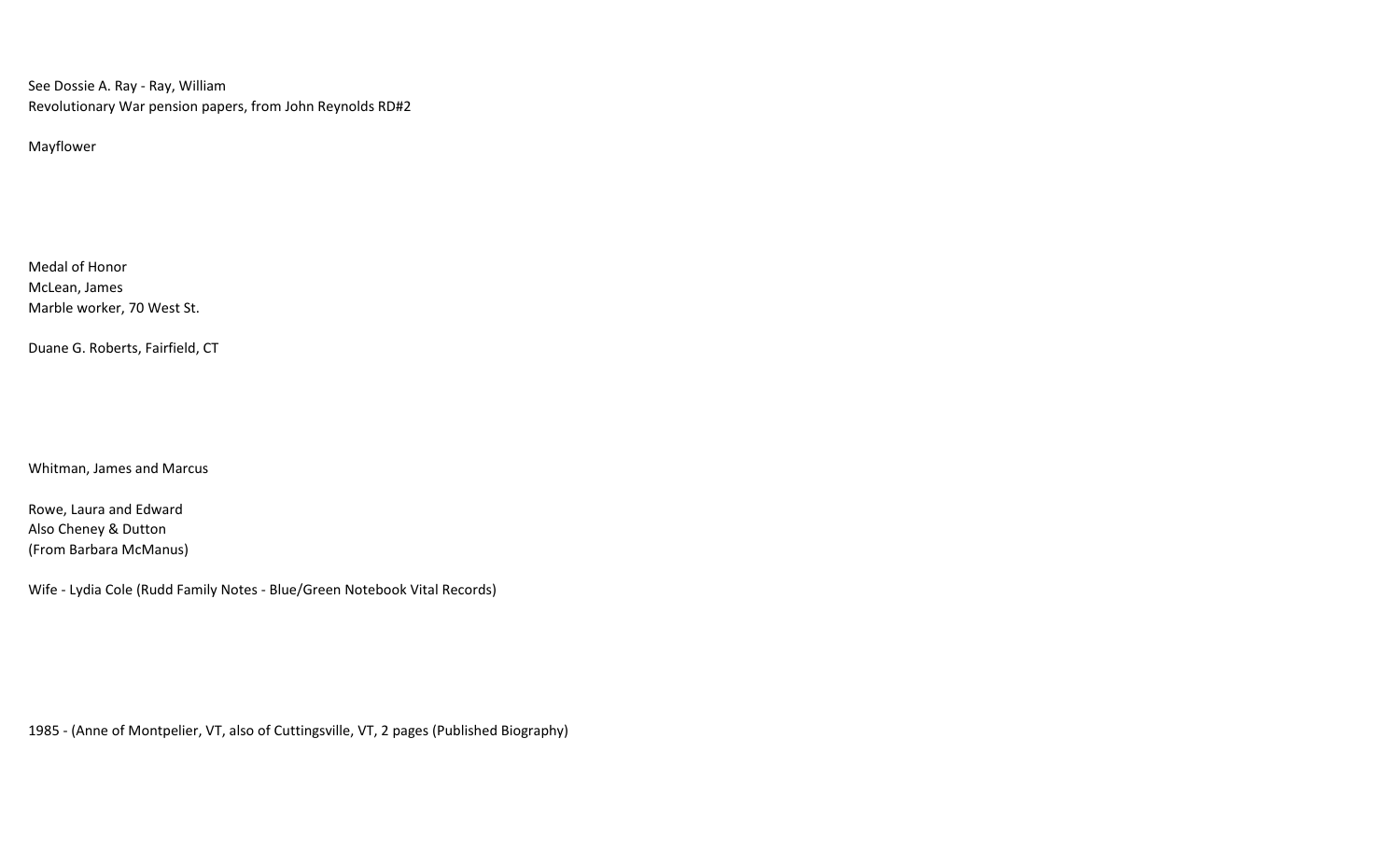Ben, William, Henry & Julia Keyes, Lawton, Crossman

Harlow, Sawyer, Miller Reverend J. Bliss Shaw

Sheldon, John married Margaret Cunningham First Husband - Thomas Jefferson Knight, Second Husband - Horace Wilkins Belden Road & West Street Cemetery - 1910 - 1918

1868 - 1910 Architect Bible Records

John, Jonathan, Nehemiah

Mrs. Joan Ellis

Sperry, Edwin Keyes, William - Keyes, Rosewell - Blodgett, Elbon

Le Cicero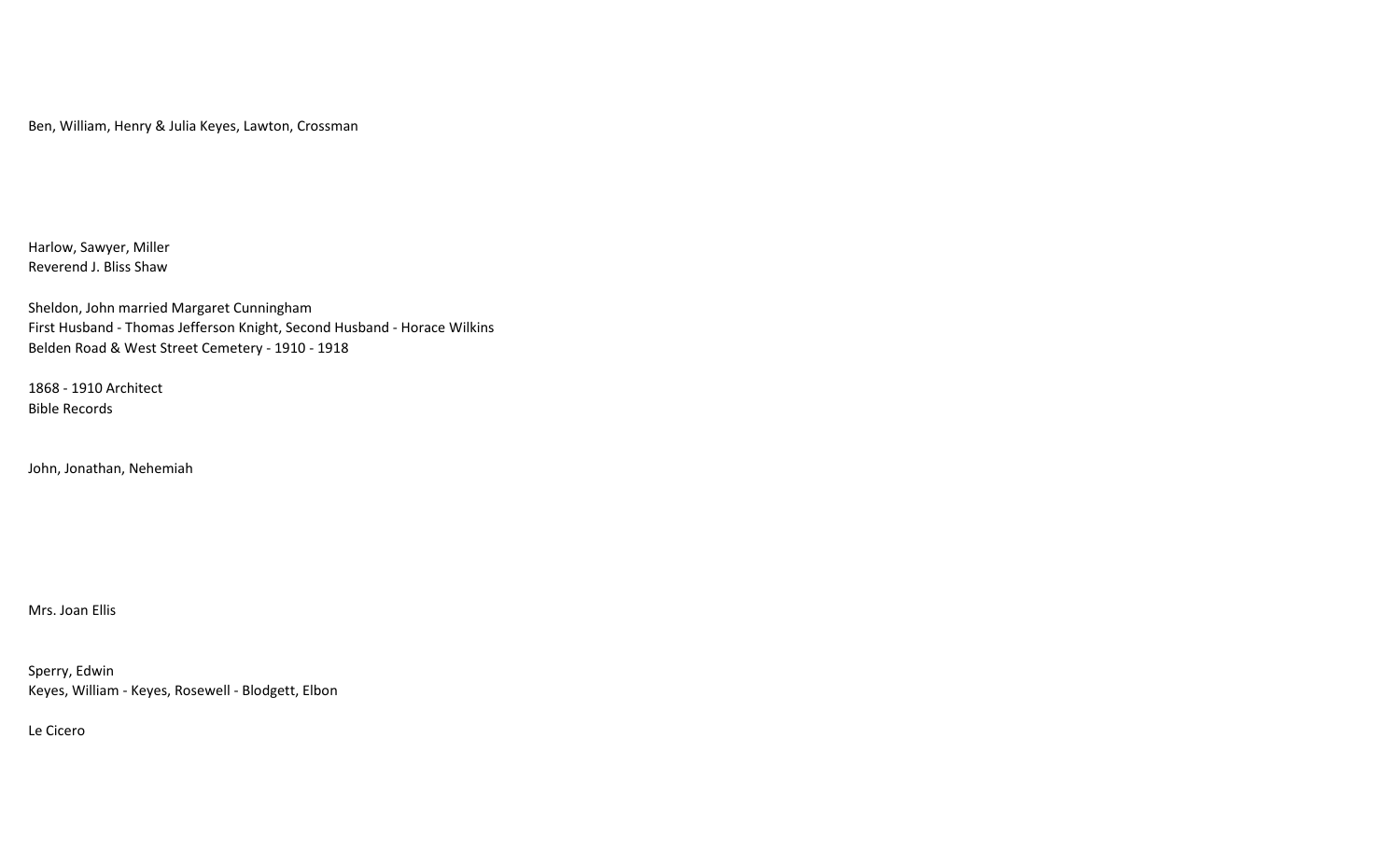Stafford, Robert A., Rutland - Stafford, Stutley, See R.A. Stafford - Stafford Palmer, See Misc. Gene Info #2 or 1

U.S. Senator, Governor of Vermont Colonial Dames

Also Mary Stark Pitts See also M. Plaisted - Merritt

See also Vermont Woman booklet Copy of Hair Book with geneological notes & letter from Ann Ritford of Ohio

Marriage records of Dorset & Addison D. Hance file

Swan misc. Allied families: Gilman, Hildreth, Morgan, Saunders, Spalding, Gould, Dean (Deane)

See also Sara Bessette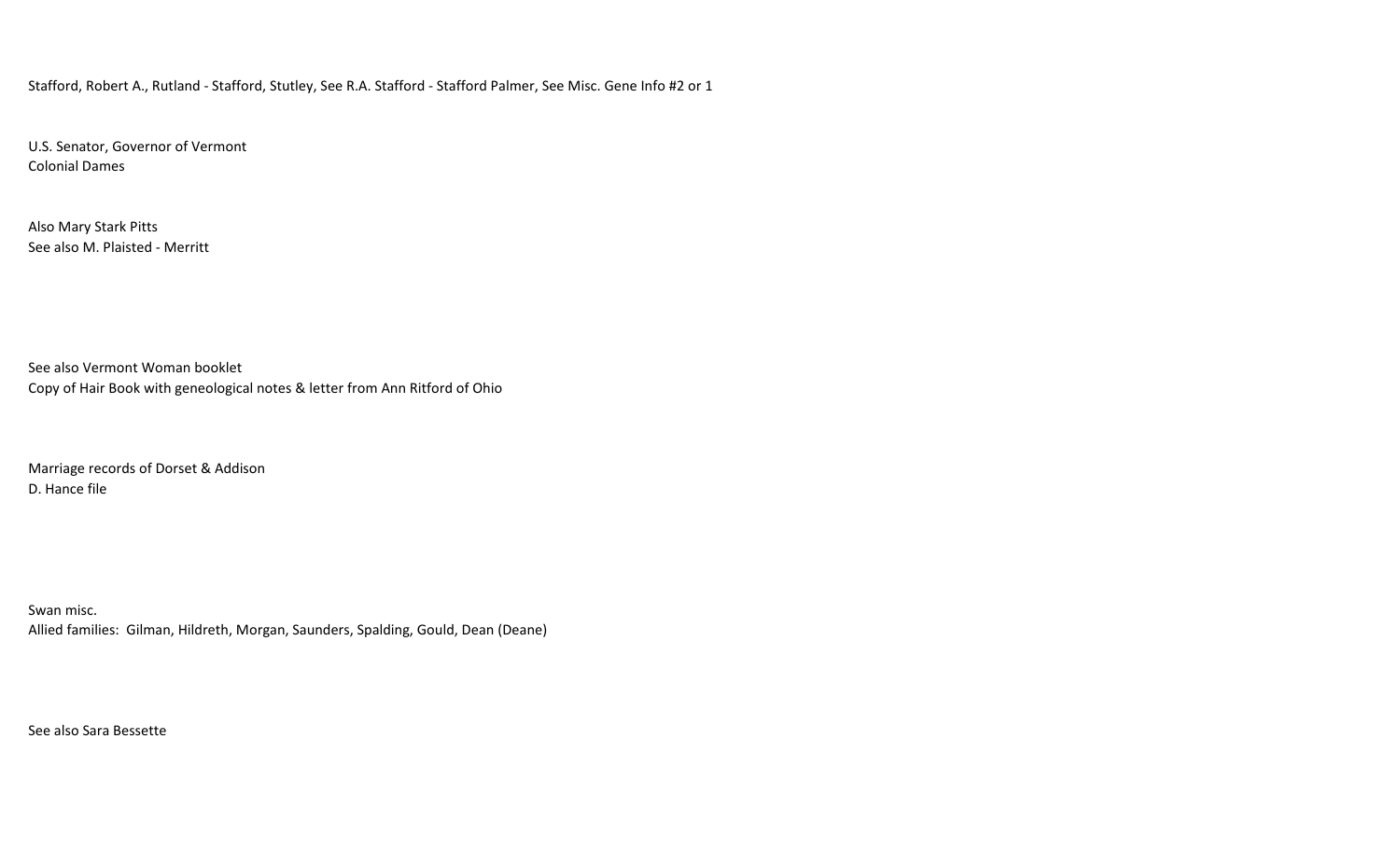# See index in file.

Philip Stichter - Letter regarding information on his great, great, great, great grandfather Mayflower

## Todd family

Revolutionary War

Terry Atherton, 2082 West St., Excelsior, MN 55331

Family of Daniel

Carpenter Mem. (William C.)

DAR